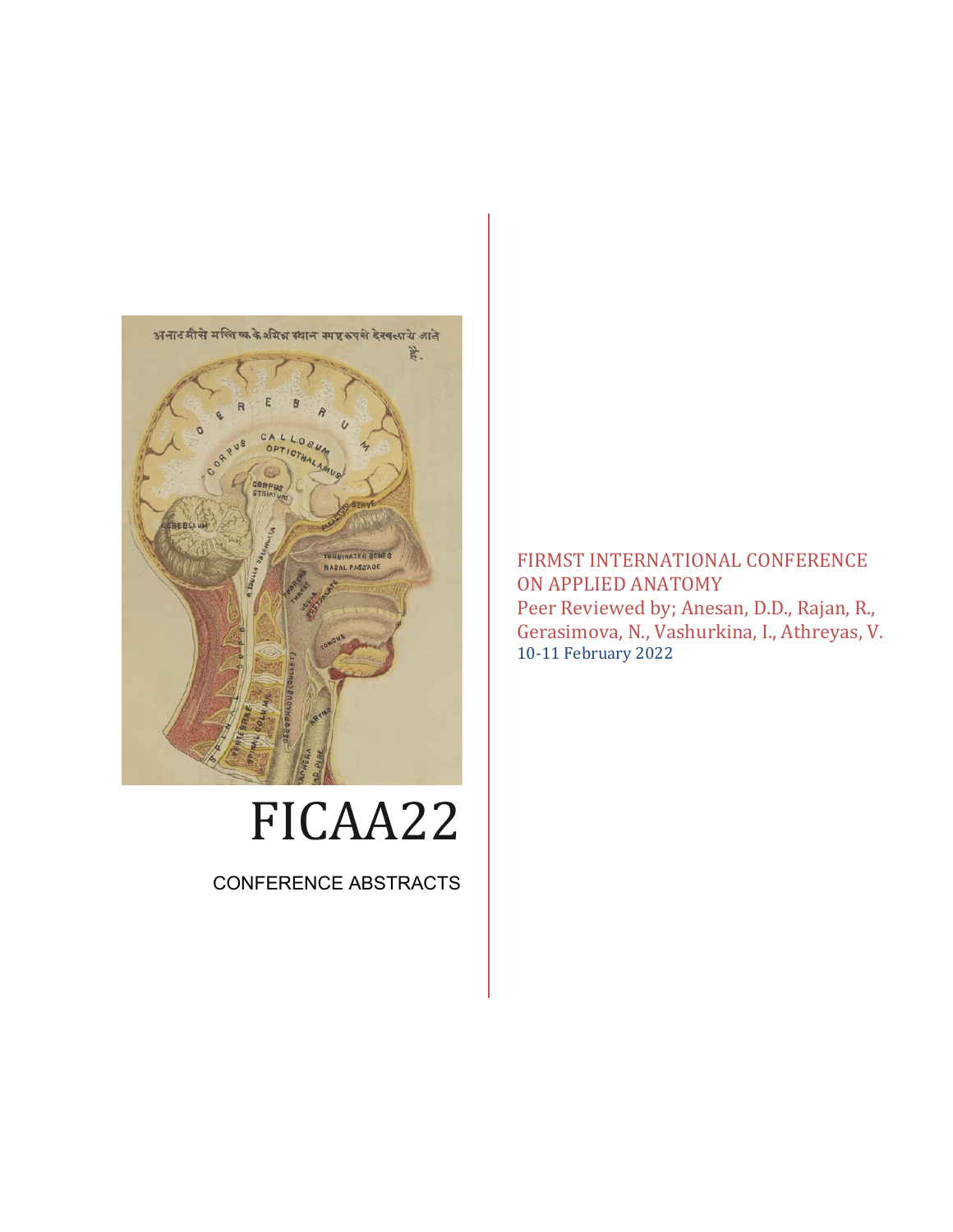# **FICAA22 Peer review committee members:**

GANESAN Durga Devi MD Associate professor of Anatomy & Medical Education Coordinator, Sree Balaji Medical College & Hospital, *Chennai, India*

#### RAJAN Rahe

Associate professor of Anatomy & Medical Education Coordinator, Sree Balaji Medical College & Hospital, *Chennai, India*

GERASIMOVA Nataliya, MD, PhD, DSc Professor of the Department of Normal and Pathological Anatomy & Forensic Medicine. National Research Ogarev Mordovia State University, Republic of Mordovia, *Saransk, Russian Federation*

VASHURKINA Irina MD, PhD Associate Professor, Dept. of Surgery (Topographic Anatomy, Operative Surgery, Urology and Pediatric Surgery) National Research Ogarev Mordovia State University, Republic of Mordovia**,** *Saransk, Russian Federation*

ATHREYAS Varun Shashidhar MD Cardiology *Moscow, Russian Federation*

Picture Credit: Svāmihamsasvarūpakrtam, Swami Haṃsasvarūpa, 1903. Source: Wellcome Collection. Attribution 4.0 International (CC BY 4.0).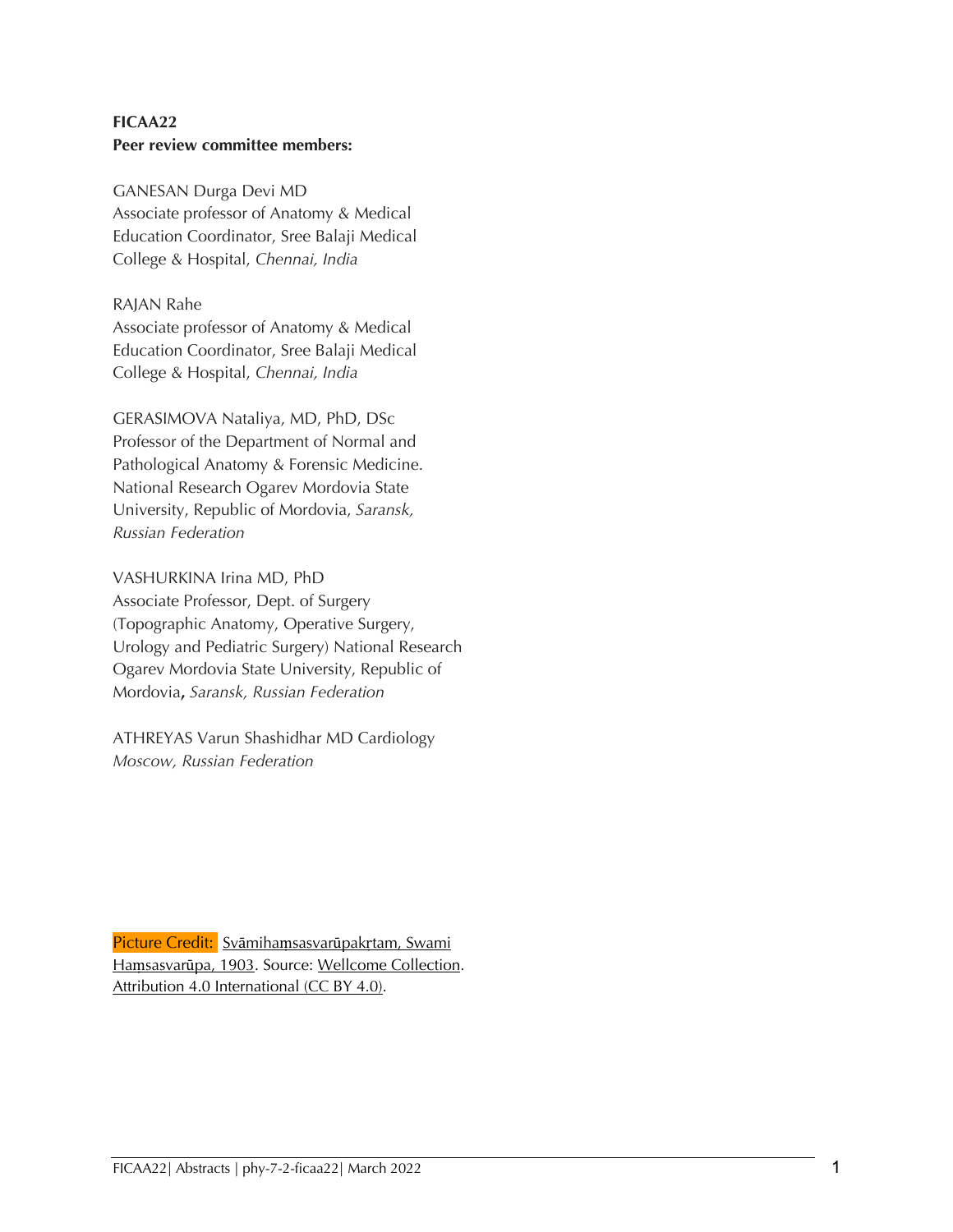# **#FICAA'22\_AB\_1 Clinical Sciences - Oncology**

#### **Salivary Gland Mucoepidermoid Carcinoma –**

Comparative Study of Immunohistochemistry and Postsurgical Radiation Therapy

Priyamsha Lahana Ravoori<sup>1</sup>, Diana Rosina Familia  $First<sup>1</sup>$ 

*People's Friendship University, Moscow, Russian Federation* **Email:** lahana2000@gmail.com

**Keywords:** Mucoepidermoid Carcinoma, Salivary Gland, Immunohistochemistry

**Introduction:** Mucoepidermoid carcinoma is the most common salivary gland carcinoma. This research review is a comparative study on Immunohistochemical markers such as sex hormone receptors, Human epidermal growth factor receptors and gene fusions as MECT1/MAML2 and CRCTC1/3-MAML2 which are playing vital role during diagnosis and prognosis of cancer. Immunohistochemistry has limelight due to its accuracy and interpretation of suitable treatment methods. Postoperative adjuvant radiation therapy in comparative analysis from published data shows its promising results in local containment of cancer and metastatic free survival rate.

**Aim:** Mucoepidermoid Carcinoma is the most vigorous and common malignancy of the salivary gland. Interpretation and evaluation of major Immunohistochemical markers for better prognosis should be done accurately to save patients' health from high grade metastatic transformation.

**Materials and methods:** This review article is a comparative evaluation of major markers for diagnosis and prognosis to understand the grade and required treatment measures, and efficacy of post-surgical adjuvant radiation therapy.

**Results:** From the published data, comparative analysis was that Androgen receptor expression was evenly distributed in patients with only highgrade tumour while progesterone and oestrogen receptor expression were inconsistent and negative in the clinical results. Human epidermal growth factor receptor proved its roles in inducing malignant transformation of the tumour, hence promising markers for high grade (stained clearly) and low grade (stained poorly) MEC tumour. Gene fusions and translocations are having an important role in progression and survival of the tumour cells, in which gene CRCTC1/3-MAML2 fusions are seen in 66% cases associated with better prognosis, RAS/PIK3CA gives worst prognosis and seen in 6.9%.Promising highly specific marker of MEC for diagnosis and prognosis is MECT1/MAML2 fusion which was seen in 66%. Post-surgical radiation therapy data monitoring 44 patients showed local control and disease-free survival.

**Conclusion:** Androgen receptors are expressed in high grade tumours. Researchers in future sheds the parallel target of diagnoses and treatment on HER2 receptors and MECT1/MAML2 fusions.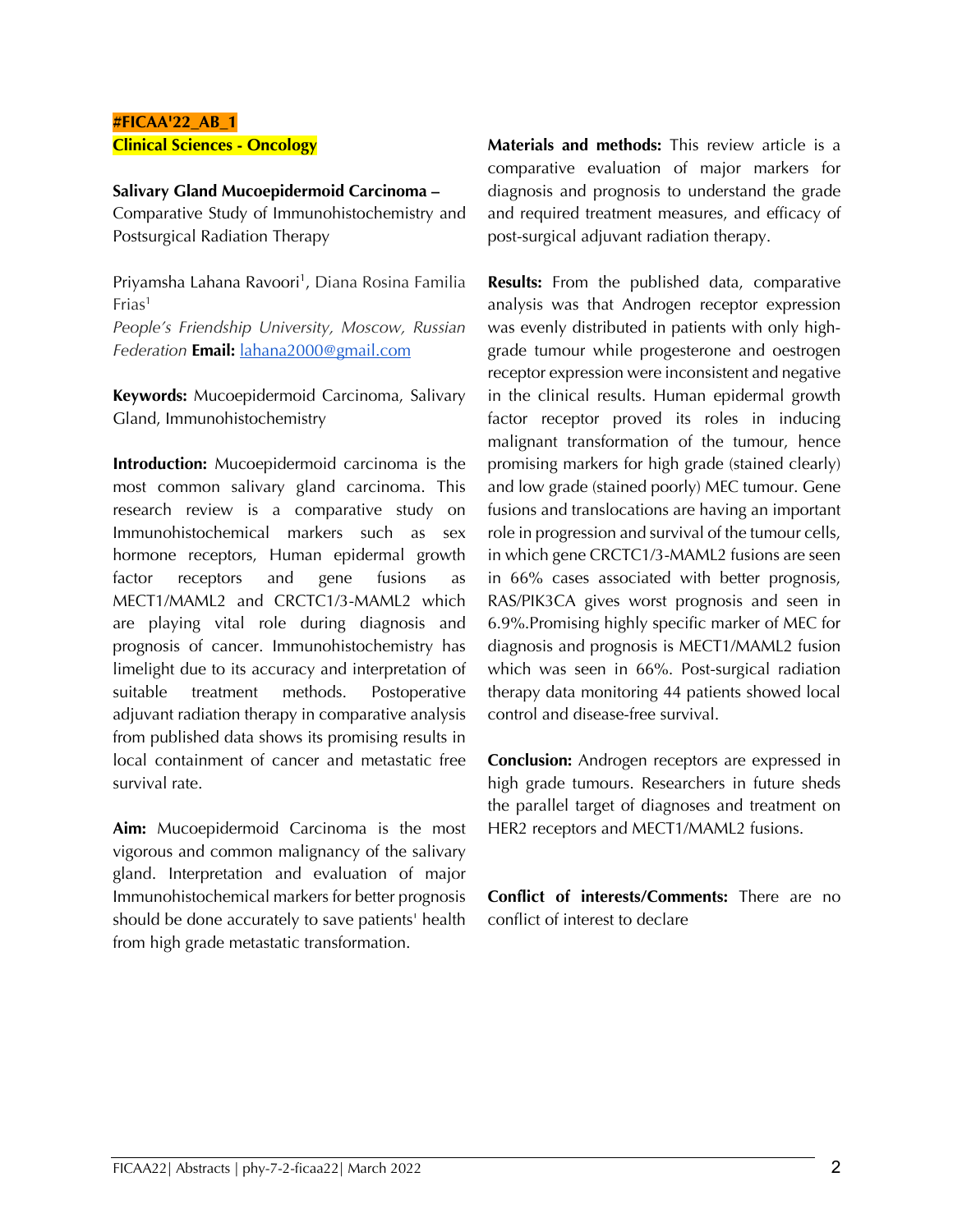#### **#FICAA'22\_AB\_2 Non-Clinical Sciences - Pathology**

**Chronic gastritis** - assessment in routine biopsy specimens - aren't we forgetting something?

Mariya Stepanchenko<sup>1</sup>, Sergei Mozgovoi<sup>1</sup>

*Omsk State Medical University, Omsk, Russian Federation* **Email:** Kuskovanatalya@gmail.com simozgovoy@yandex.com

**Keywords:** Chronic gastritis, Pseudopyloric metaplasia, SPEM, Gastric cancer

**Aim:** Since the proposal of assessment of stage of the chronic gastritis in routine biopsy specimens and recognising its role in cancerogenesis of conventional adenocarcinoma, there're a few parameters we've come to readily diagnose adenocarcinoma, dysplasia, Helicobacter pylori status, and - atrophy, both simple and metaplastic. Although in the whole spectrum of metaplasia general pathologists tend to notice only intestinal metaplasia(IM), regardless of its type. Although the role of IM in cancerogenesis is well established, another, non the less widespread type

of metaplasia, pseudopyloric/pyloric metaplasia, determined as antral-type glands in the oxyntic mucosa, a smaller subset of which expresses spasmolytic polypeptide (SPEM), assassinated with mucosal repair, is not widely considered.

**Materials and methods:** We analysed specimens from 35 patients obtained with standard OLGA biopsy protocol. In the properly oriented specimens of gastric oxyntic mucosa (C1,C2) antral-type glands were recognised, then randomly immunostained with spasmolytic polypeptide (TFF2 antibody) to assess the prevalence of the phenomenon.

**Results:** Out of 30 cases pseudopyloric metaplasia was identified in 12, in 4 cases foci of SPEM were recognised nearby type 1 intestinal metaplasia, 2 cases combined SPEM and low-grade dysplasia. The stage of chronic gastritis was significantly higher after including pseudopyloric/SPEM metaplasia into account.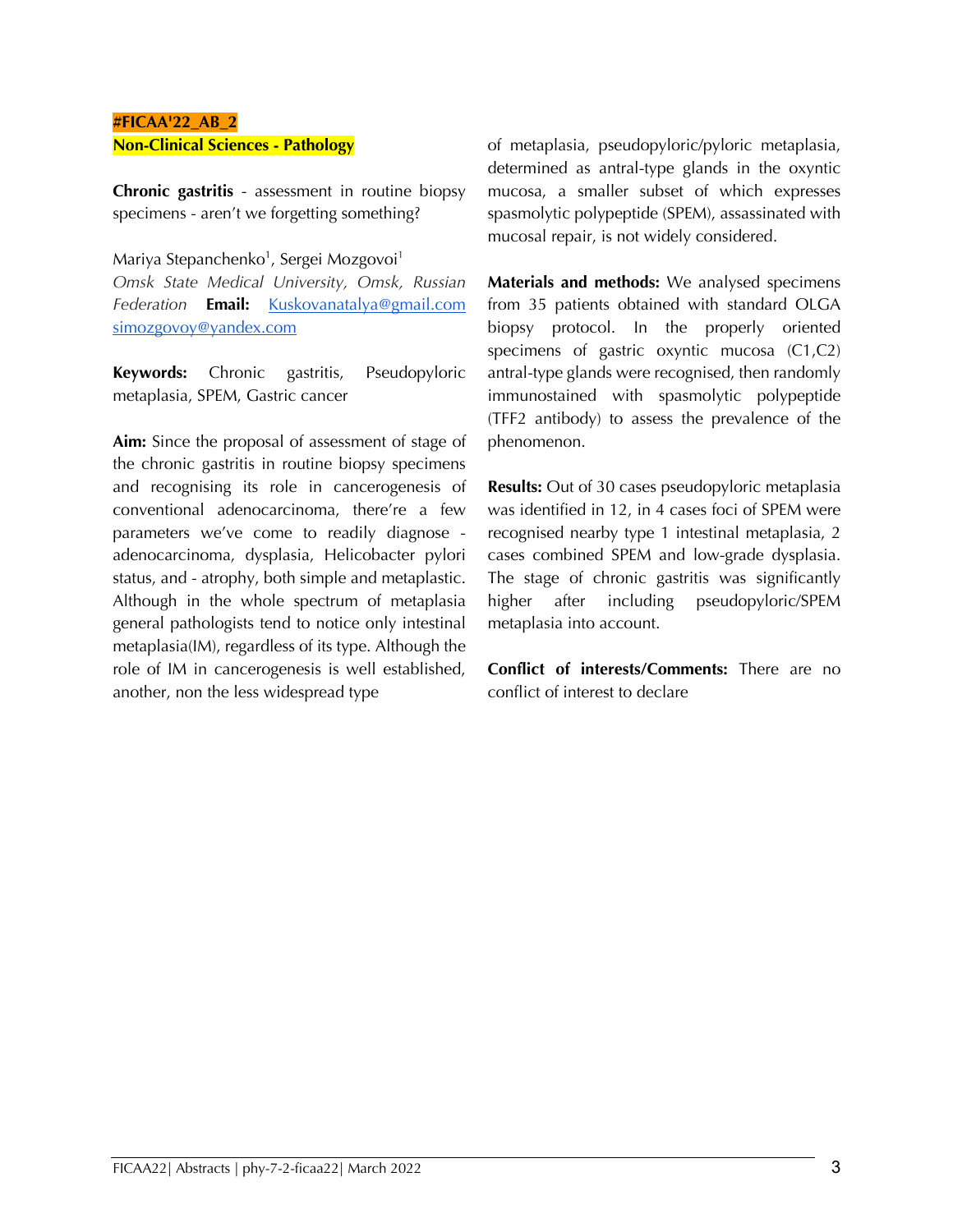# **#FICAA'22\_AB\_3**

**Clinical Sciences - Applied Anatomy**

**Determination of safe sites of intramuscular deltoid injections and its relevance to the community**

Surraj, S<sup>1</sup>, Mrudula Chandrupatla<sup>1</sup>

*AIIMS Bibinagar Hyderabad Telangana, India*  **Email:** surraj18@gmail.com drmrudula4@gmail.com

**Keywords:** Point, intramuscular, injection, nerve, axillary

Intramuscular injections in the arm are always administered 1 to 2 cm above deltoid insertion. However, certain researchers have proven that this site is not an ideal one. Hence this study was done to determine safety of alternative points of intramuscular injections in the arm in this population. A part of the study is being presented here. Total sample size allotted was 370 subjects. Testing at the proven alternative points of arm injection was done so far on 150 subjects who attended the clinic for injection or vaccination at AIIMS Bibinagar Hyderabad after obtaining ethical

clearance from the institute. Symptoms of axillary nerve compression were observed in them. So far it has been observed that the following points are safe - a point 1 cm above deltoid insertion, a point midway between acromion and deltoid insertion, a point between arm's midpoint and deltoid insertion and a bisection point between axillary folds and acromion line. The point located 5 cm below acromion is found to be unsafe in this study. Hence the authors decipher that this could be due to the erratic course of axillary nerve branches that has led to compression symptoms of axillary nerve in those patients who received arm injections at 5 cm below anterior acromion. Hence a geographical regional study has to be done in the population keeping in mind the deviant course of the anterior branches of the axillary nerve. The authors also observed that it is irrelevant to stick on to a particular site point for safe intramuscular arm injections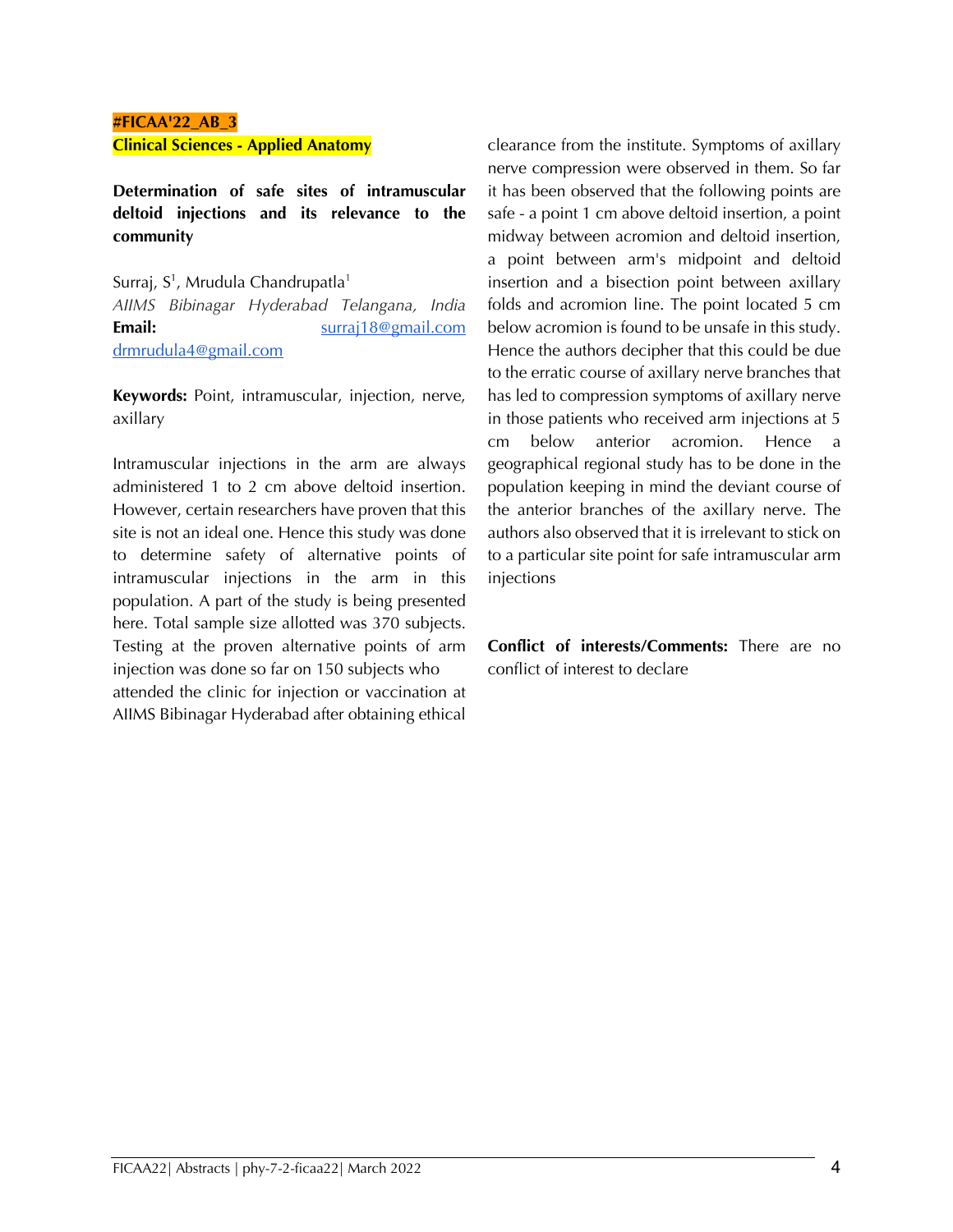#### **#FICAA'22\_AB\_4**

**Non-Clinical Sciences - Anatomy**

#### **Morphometric analysis of pterion and asterion in north Indian population**

Asha, joshi<sup>1</sup>, Ranjana, verma<sup>1</sup>, Yogesh Yadav<sup>2</sup>, Nisha Kaul3

*Government Institute of Medical Sciences, Greater Noida, India; Noida Institute of Medical Sciences, Greater Noida, India; Santosh Medical College & Hospital, Ghaziabad, India* **Email:** ashu.phyzio@gmail.com ranjanaverma318@gmail.com yogeshyadav@msn.com nishakaul.nk@gmail.com ranjanaverma318@gmail.com

**Keywords:** Pterion, Asterion, Suture, Mid-point of Zygomatic Arch

**Introduction:** The pterion is the weakest part of the skull and the most interesting neurosurgical and anthropometric landmark in craniofacial osteology. It is an H-shaped suture between frontal, parietal, greater wing of sphenoid and squamous temporal bone. It is situated 4.0cms above the zygomatic arch and 3.5cms behind the frontozygomatic suture. The asterion is a sutural convergence of the parietal, temporal and occipital bones, seen in normal occipitalis. It is also an important surgical landmark for the posterior cranial fossa, corresponding to the location of the transverse sinus. During surgical approaches, pterion and asterion should be given consideration to avoid injury to important neurovascular structures.

**Materials and methods:** The present study was done on hundred dry human skulls of unknown age

and sex, available in the Department of Anatomy of Santosh Medical College & Hospital, Government Institute of Medical Sciences, Greater Noida and other colleges of Northern Uttar Pradesh. The measurements were taken from the centre point of the pterion to superior edge of midpoint of zygomatic arch, postero-lateral aspect of fronto-zygomatic suture, antero-superior margin of auditory meatus and inferior margin of mastoid process and four type of pterion (Sphenoparietal, epipteric, fronto-temporal and stellate) has been recorded. Measurement for asterion were taken from the centre of asterion to apex of mastoid, posterior end of zygomatic arch, external occipital protuberance and lambda and classified into two types (Type I and Type II) according to presence or absence of sutural bones.

**Results:** The pterion of Sphenoparietal type was found in 62% of skulls, epipteric was found in 22% of skull, fronto-temporal was found in 4% and stellate type was found in 12% respectively. Asterion Type I was found in 21% of skulls while Type II was found in 79% of skull.

**Conclusion:** In our study we found that pterion was predominantly sphenoparietal type and asterion with Type II. Anatomical variations of the pterion and asterion which are of interest to anthropologists, forensic experts and surgeons, deserve further investigation in other populations from different geographical areas.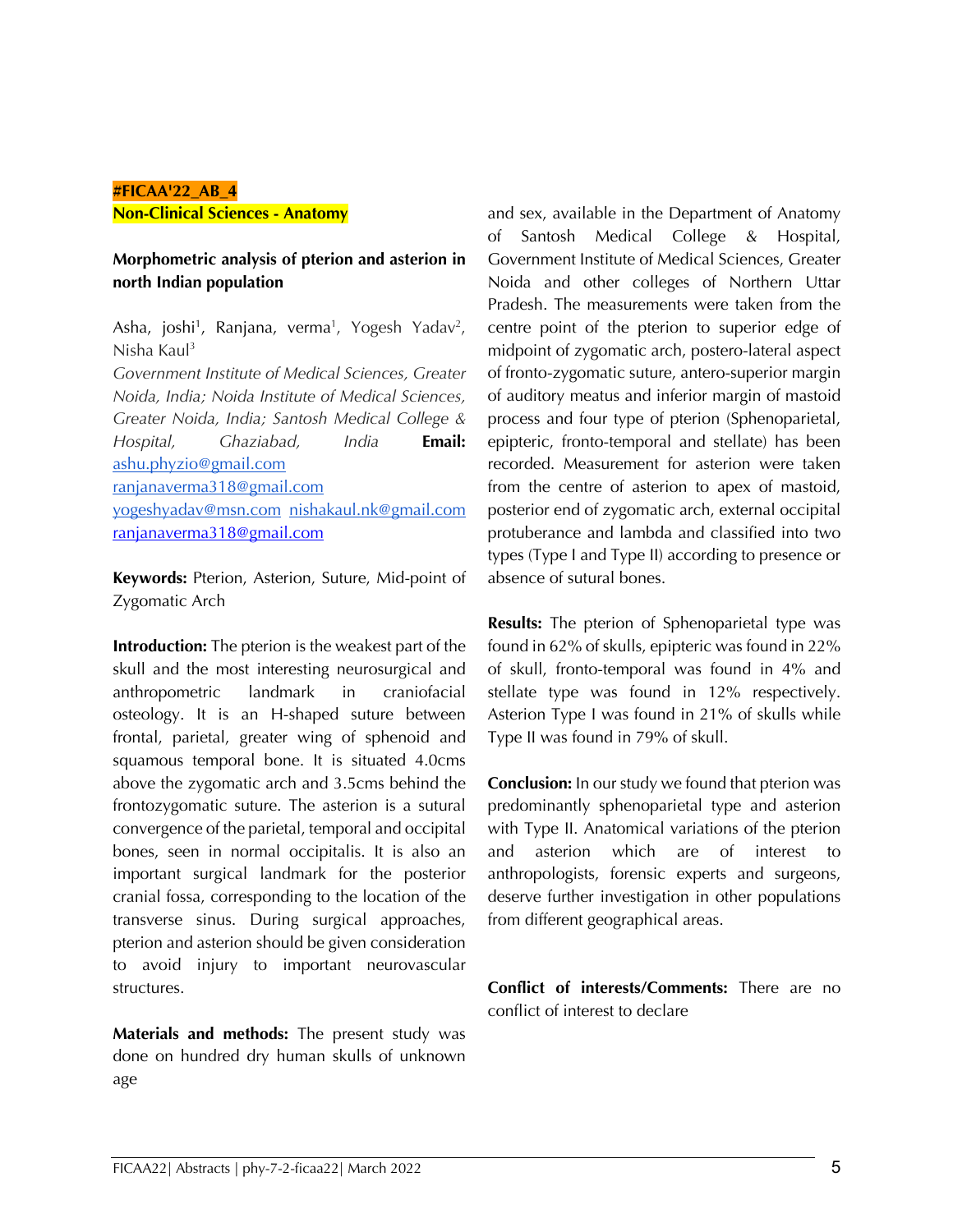#### **#FICAA'22\_AB\_5 Non-Clinical Sciences - Anatomy**

# **Morphology and morphometric study of talus in south Indian population**

Asha, joshi<sup>1</sup>, Ranjana, verma<sup>1</sup>, S Senthil Kumar<sup>2</sup> *Government Institute of Medical Sciences, Greater Noida, India; Sri Ramachandra Medical College and Research Institute, Chennai, India* **Email:** ashu.phyzio@gmail.com ranjanaverma318@gmail.com ssksrmc@gmail.com

**Keywords:** Talus, Tarsus, Pes Cavus

**Introduction:** The Talus bone, or ankle bone is one of the group of foot bones known as "TARSUS". It carries the entire body weight. It is unique because of two important features, first its blood supply is retrograde and second, 70% of it is covered by articular cartilage. It forms the summit of the medial longitudinal arch at its superior surface and that of lateral longitudinal arch at its inferior surface. Thus, it plays a significant role in bony contour of both the arches and naturally becomes a key factor in various foot deformities like, Pes Cavus, Pes-Planus etc. The ankle joint of the human body is a complex load bearing joint. The talus articulates with the bones of leg as well as foot, thus making the design of talus implants very challenging. A clear understanding of complex ankle anatomy and morphology is essential for successful talar bone replacement. There is a paucity of morphometric data of human tali in

Indian population, and this study will be helpful for surgical interventions during the treatment of talar neck fractures, in designing talar body prostheses, and various other deformities. It is also useful for forensic anthropologists.

**Aim:** To study the morphometry of talus bone in South Indian population.

**Materials and methods:** The study was done for a period of 2 years in the department of Anatomy at Sri Ramachandra Medical College & Research Institute, Porur, Chennai. A total of 100 dry talus possessed by 1st year students of Sri Ramachandra Medical College & Research Institute, Chennai of 2014-2015 batch were evaluated.

**Results:** The parameters studied in 100 talus showed significant statistical differences. The value of this study was relatively lesser or higher when we compared it with other authors. All the parameters showed inter-relationship among all variables.

**Conclusion:** The data analysed in this study would be aid to understand the morphology of the talus, its load bearing patterns, and help in foot prosthesis, screw placements in fracture at related areas of foot. It will also be useful for orthopaedic surgeons to plan pre-operatively for any talus fracture surgeries.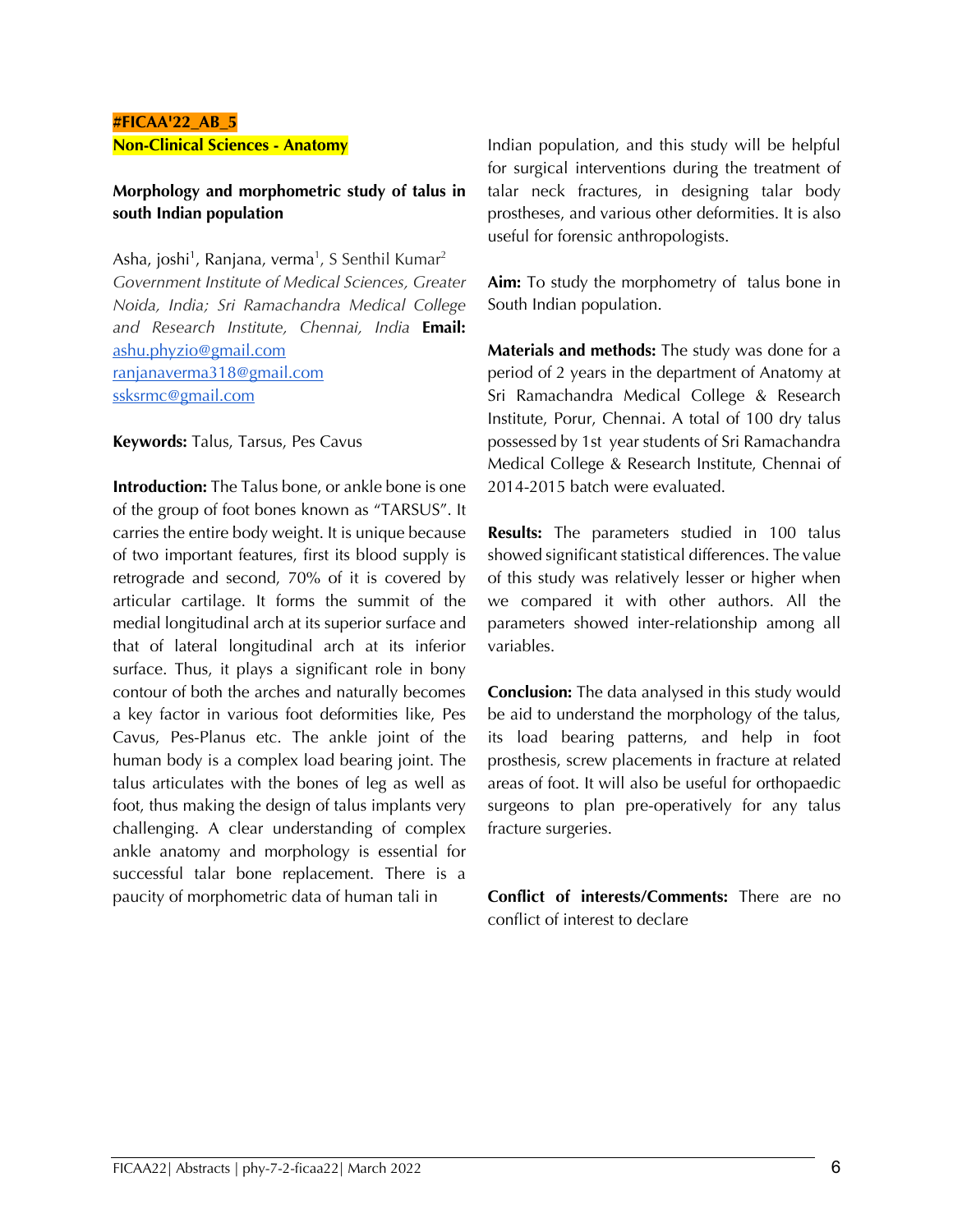#### **#FICAA'22\_AB\_6 Clinical Sciences - Applied Anatomy**

**Effect of centrality of umbilical cord and vascular pattern of Chorionic Blood Vessels on foetal outcome.**

Ranjana, Verma<sup>1</sup>, Asha, joshi<sup>1</sup>, P.S. Mittal<sup>1</sup>, Ritu Sharma1 *Government Institute of Medical Sciences, Greater Noida, India* **Email:** ranjanaverma318@gmail.com ashu.phyzio@gmail.com pragatisheelmittal@gmail.com drritu661@gmail.com

**Keywords:** Umbilical Cord, Centrality, Vascular Pattern

**Introduction:** Uteroplacental circulation is the main factor which influences foetal growth and development in intrauterine life. It depends on various factors like umbilical cord vessel diameter, site of attachment of umbilical cord on foetal surface of placenta and vascular pattern of chorionic blood vessels. Considering these factors we aimed to see the effect of the site of umbilical cord insertion and vascular pattern of chorionic blood vessels on foetal well-being.

**Materials and methods:** One hundred full term pregnant ladies from GIMS, Greater Noida, aged between 18-45 years, without any medical illness, with singleton foetus were considered for the study. The site of insertion of umbilical cord (central, eccentric, marginal and velamentous), vascular pattern of chorionic blood vessels (magistral and diapersal), foetal birth weight and Apgar score were recorded.

**Results:** The site of insertion of umbilical cord was central in 50% and eccentric in 50%. Marginal and velamentous insertion was not found in any case. In 90% of cases, the magistral type of vascular pattern of chorionic blood vessels was noted. It was noted that average foetal weight was almost the same in both types of site of insertion of umbilical cord. Apgar score also had no correlation with site of attachments of umbilical cord and vascular pattern of chorionic blood vessels.

**Conclusion:** The eccentric and central type of umbilical cord insertion are equally common with more incidence of magistral type vascular pattern. Secondly, these factors did not influence foetal growth and development.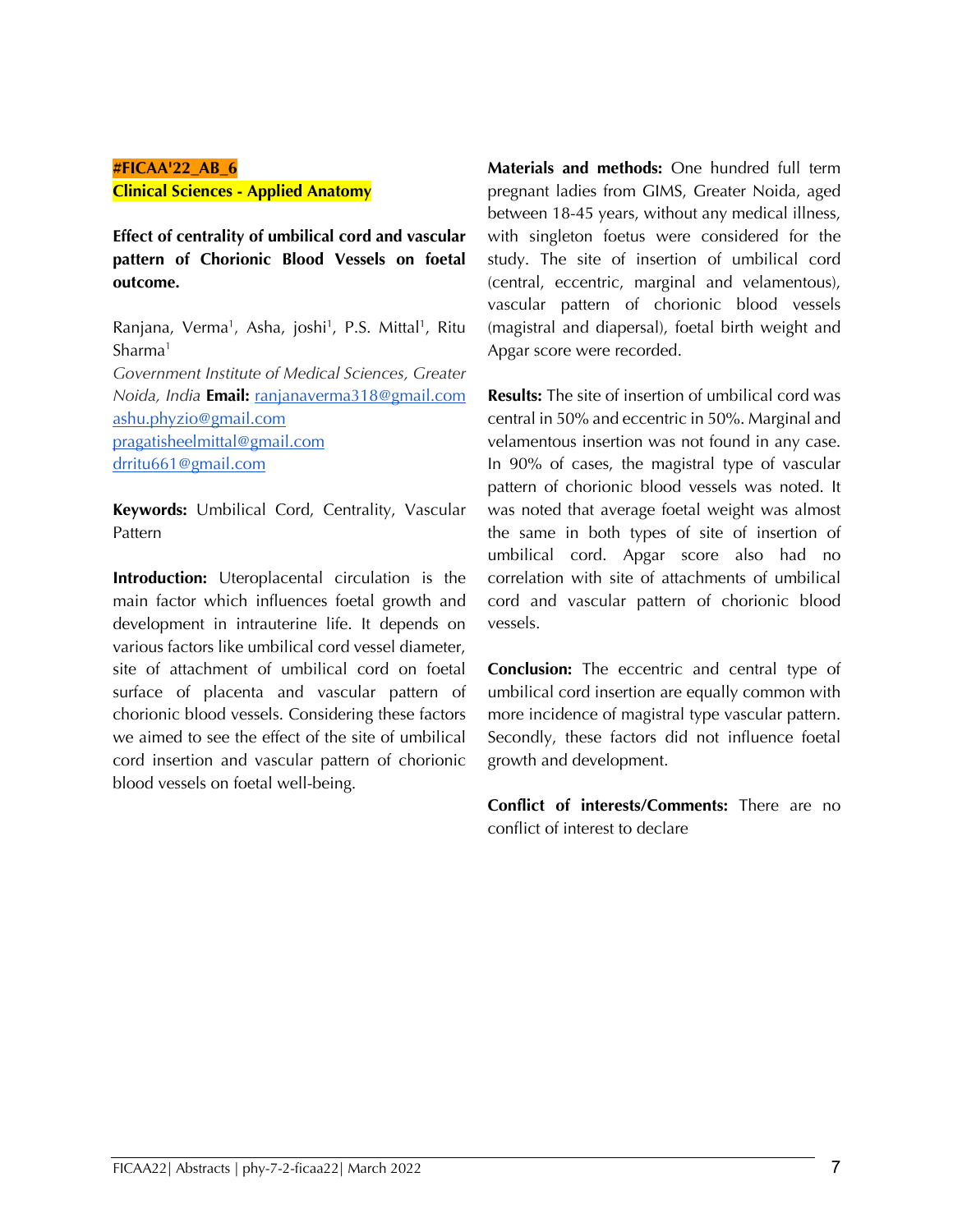#### **#FICAA'22\_AB\_7 Clinical Sciences - Applied Anatomy**

**Inter-thalamic adhesions' prevalence, position, dimensions and its clinical insinuation: corpse brain analysis**

Apurba, Patra<sup>1</sup>, Kumar Satish Ravi<sup>1</sup>, , Priti  $Chaudhary<sup>1</sup>$ 

*All India Institute of Medical Sciences, Bathinda, India* **Email:** apurba.cnmc03@gmail.com drksravi.jipmer@gmail.com dr.pritiarora@gmail.com

**Keywords:** Brain, Cadaver, Histological Techniques, Neuroanatomy, Schizophrenia, Thalamus, Third Ventricle

**Introduction:** An inter-thalamic adhesion (ITA) is a midplane rod-like neuroanatomical mass connecting two thalami over the cavity of the third ventricle. It is present in approximately 70–80% of healthy humans. The absence of an ITA has been considered as a midline defect of the brain associated with schizophrenia. The present study aimed to determine the prevalence, location, and dimensions of the ITA in South Asian brains.

**Materials and methods:** We studied 50 adults cadaveric brains sectioned in the midsagittal plane for the presence or absence of ITAs, their location about the lateral wall of the third ventricle, and their dimensions.

**Results:** ITA was found in 43 of the 50 brains  $(86\%)$ . In one case  $(3.03\%)$ , it was double. There was no significant relationship between the incidence of ITAs and sex (p>0.05). The ITA was most commonly located in the anterosuperior quadrant. The horizontal diameter was  $4.61 \pm 1.17$ mm, and the vertical diameter was  $3.10 \pm 0.78$ mm. In all cases, the horizontal diameter was longer than the vertical. The average area of the ITA was significantly larger in females (17.56±5.26 mm2) than males  $(13.62 \pm 5.22 \text{ mm2})$  ( $p = 0.025$ ).

**Conclusion:** We conclude that the ITA is not uncommon in South Asian brains. The absence of ITA is more common in females than in males. When present, it is usually located in the anterosuperior quadrant of the lateral wall of the third ventricle with a significantly larger crosssectional area in females. Our findings confirm that the size of the ITA does not depend on the size of the third ventricle.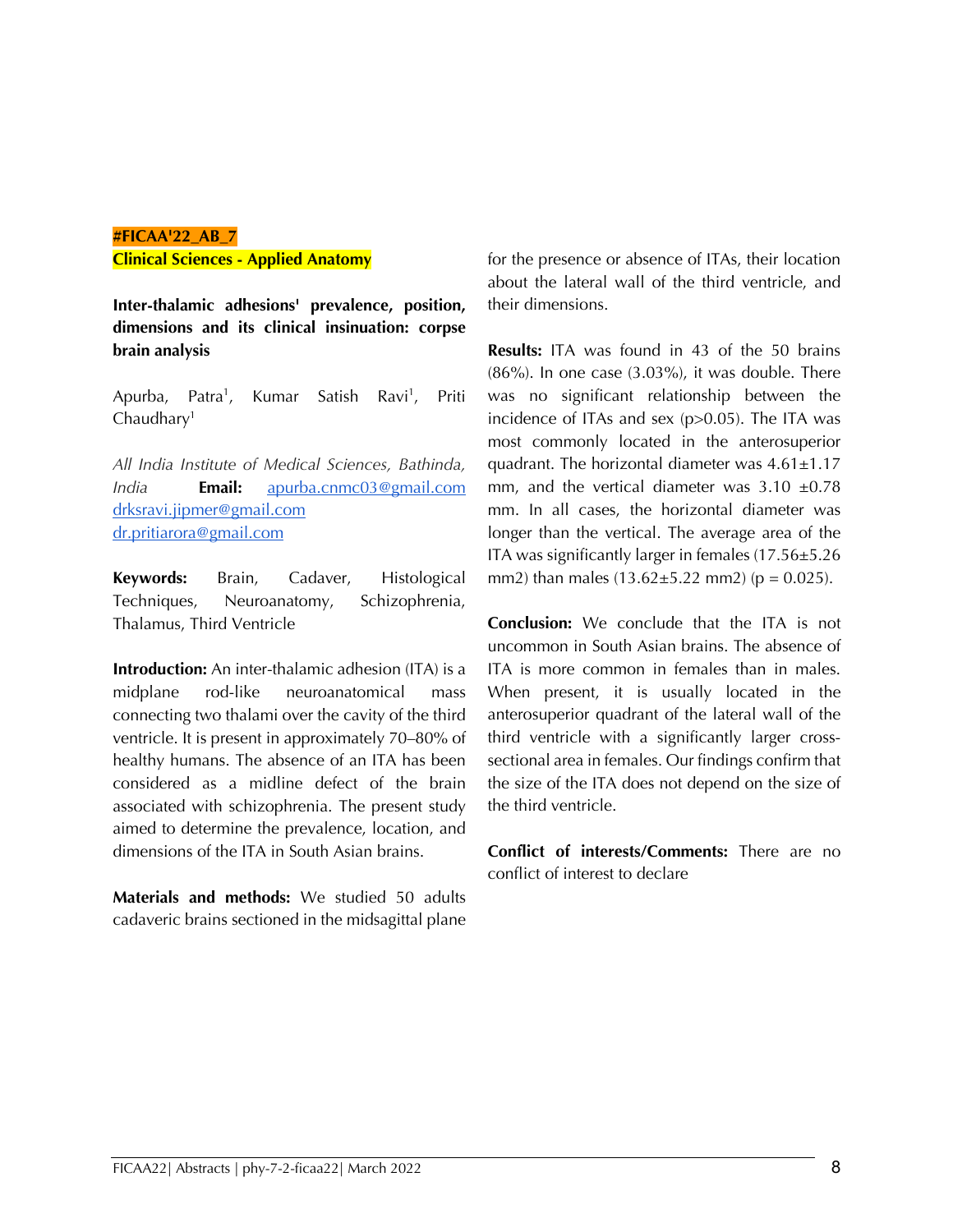# **#FICAA'22\_AB\_8 Clinical Sciences - Oncology**

#### **Frequency and severity of PD-1/ PD-L1 immune checkpoints inhibitors adverse effects**

#### Basheer Marzoog1

*National Research Mordovia State University, Saransk, Russian Federation* **Email:** marzug@mail.ru

**Keywords:** Immunotherapy; Angiogenesis; metastasis; Checkpoint; Cancer

**Introduction:** An impaired immune response, particularly cytotoxic T cell activity, is the hallmark of cancer progression. Immunotherapy has recently been recruited to combat cancer. However, immunotherapy is not without cost; several unfavourable autoimmune adverse reactions usually develop (eg, anaemia, pneumonitis, hepatitis, colitis, etc.).

**Aim:** The study sought to determine the potential side effects and severity of PD-1/PD-L1 inhibitors in cancer patients.

**Materials and methods:** 28 patients were enrolled and each has one of the following tumours; nonsmall cell lung cancer patients, small cell lung cancer, nodular sclerosis Hodgkin lymphoma, classic Hodgkin's lymphoma, gastric cancer, renal cell carcinoma, caecal carcinoma, buccal mucosa

carcinoma, nasopharyngeal carcinoma, laryngopharynx cancer, bladder cancer, cervical cancer, and melanoma. The study data was collected from the electronic archive of Mordovian oncological dispensaries from the period January 2019 to November 2020 then analysed randomly. The patients were followed for the same treatment period that included (Atezolizumab; 1200 mg Pembrolizumab; 200mg, and Nivolumab; 240 mg or 3 mg/kg) every 21 or 14 days, receiving an IV infusion of PD-1 and/or PD-L1 inhibitors. The patients received the immunotherapy after ineffective chemotherapy and metastasis.

**Results:** Two (7.14%) of the studied patients developed adverse reactions that ranged from mild biochemical test deviation to moderate anaemia.

**Conclusion:** Our results suggested a moderate risk of developing life-threatening adverse reactions after the administration of PD-1 / PD-L1. PD-1 seems to have less severe adverse effects than PD-L1. Severity of adverse effects associated with cancer type, treatment doses, treatment period, and patient's immune state.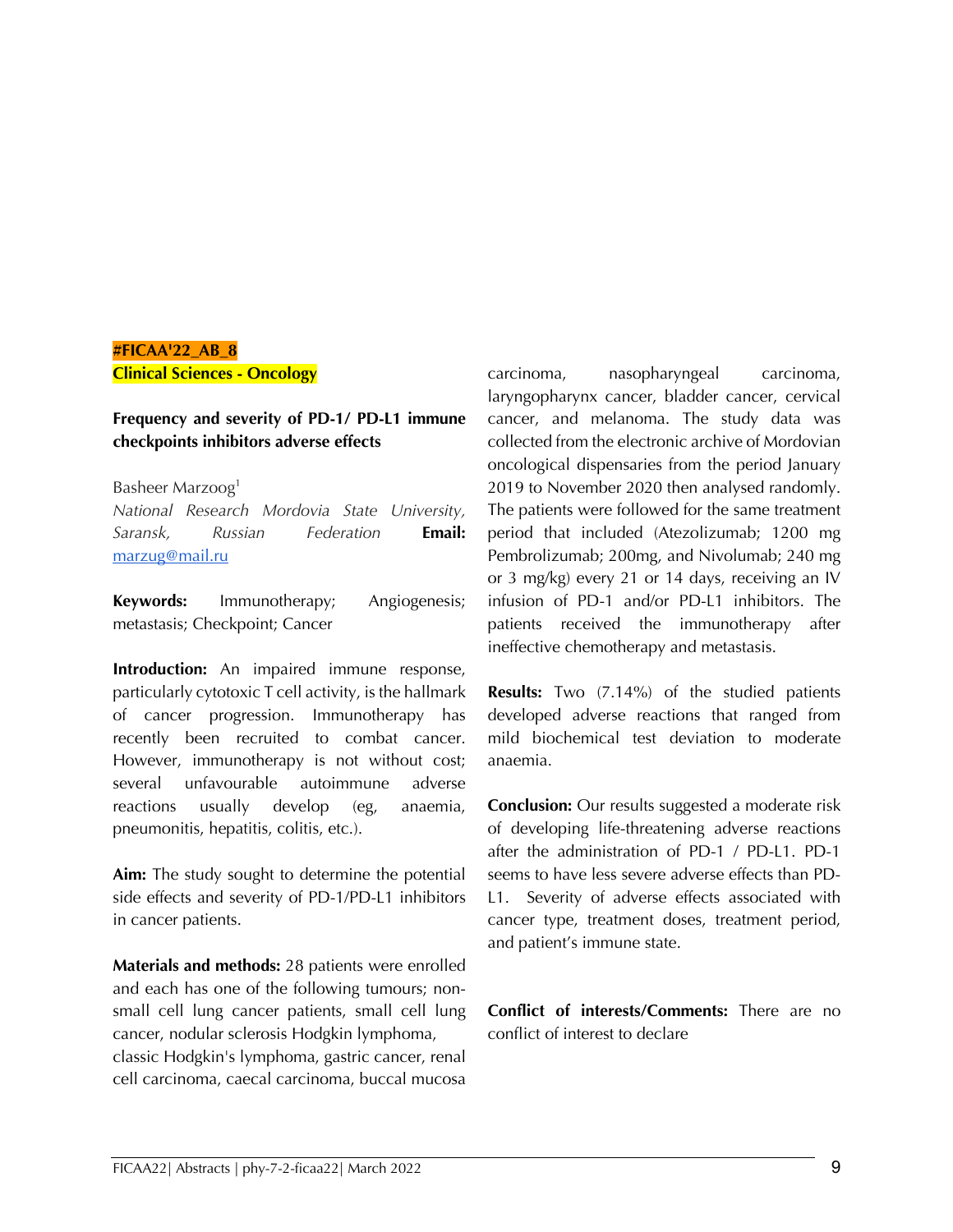# **#FICAA'22\_AB\_9 Non-Clinical Sciences - Epidemiology**

**Changes in some parameters of homeostasis in the post-COVID period; prospective cohort control study**

Basheer Marzoog<sup>1</sup>, Tatyana Vlasova<sup>1</sup>,  $A<sub>r</sub>$ Yakushkina<sup>1</sup>, A. Sergachev<sup>1</sup>, A. Sitdikova<sup>1</sup> *National Research Mordovia State University, Saransk, Russian Federation* **Email:** marzug@mail.ru

**Keywords:** Homeostasis; Haemostasis; Myocardial Infarction; Complication; COVID-19

**Introduction:** Coronavirus infection (COVID-19) is accompanied by post-recovery complications. The post-COVID period has an ambiguous and heterogeneous change on various organs and systems that make it difficult to diagnose.

**Aim:** The study sought to assess the post-COVID period changes in the blood system and the electrical activity of the heart due to COVID-19 infection severity.

**Materials and methods:** thirty patients were divided into two groups by severity (n1=17: mild COVID-19: n2=13: moderate COVID-19). The patients observed in the outpatient department of the MRKB named after. S.V. Katkov, Saransk and followed up for 1 to 3 months after the infection. Ten healthy volunteers participated as a control. The groups were matched for age and gender. All patients underwent a general and biochemical blood test, ECG, and pulse oximetry. For statistical

analysis, the U test and correlation analysis (SPSS Statistics 13) were used.

**Results:** The second group CBC showed an increase in haematocrit and thrombocytopenia. These indicators differed from the result of the first group by 8.32  $(13.30\%; p<0.05)$ , and from the norm by 7.14 (14.02%; p<0.05). Non-statistically significant changes in the erythrocyte levels of patients' groups and the control group. Changes in the number of leukocytes in the patients were multidirectional, regardless of the severity of the disease, the mean value was  $5.35\pm1.79$  in the first group patients and  $4.92\pm1.12$  in the second group patients. In both groups, cases of leukopenia and leucocytosis were recorded. On ECG, the RR intervals in the second group were prolonged compared to the first group, but statically they were not significant. Conduction disorders in the second group were 33.9% more common than in the first group. Alanine transaminase (ALT) increased more than norm by  $11.2\%$  ( $p<0.05$ ), but did not differ significantly from the values of group 1. Correlation analysis revealed a significant correlation (r=-0.58-0.62) between the platelets number and length of the RR interval.

**Conclusion:** Patients with moderate COVID-19 experienced thrombocytopenia, elevated haematocrit, signs of ventricular conduction disturbance, and an increase in liver ALT activity in post-COVID period (up to 3 months). All results were compared to the local laboratory reference results.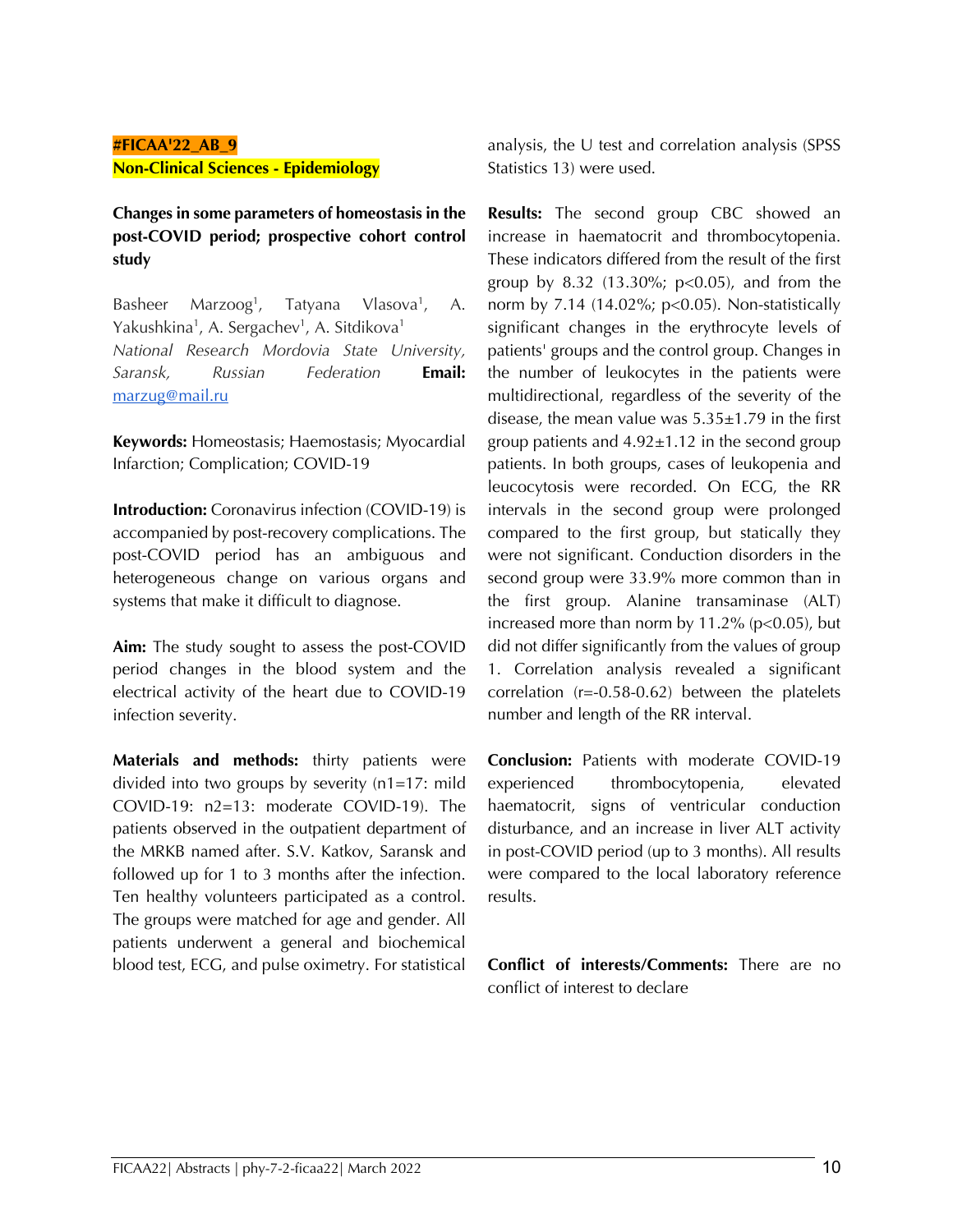# **#FICAA'22\_AB\_10 Non-Clinical Sciences - Anatomy**

**Morphometric study of cochlea in dry foetal temporal bones in western region of Maharashtra**

Sarita, Margam<sup>1</sup>, *Seth G S Medical college & KEM Hospital, Parel, Mumbai, India* **Email:** margamsarita@gmail.com

**Keywords:** Cochlea, hearing impairment

**Introduction:** The internal ear which is concerned with the reception of sound & with balancing has two parts, the bony labyrinth containing cochlea, vestibule and semi-circular canals and the membranous labyrinth which contains cochlear duct, saccule, utricle. The cochlea and its anatomic details are difficult to study due to its minute size and remote location. Congenital inner ear abnormality is a major cause of sensorineural hearing loss. At present, imaging technologies are employed routinely for diagnostic preoperative assessment for cochlear implants. There is radiological evidence that size of cochlea presents some degree of variation. Hence, raised awareness regarding cochlear size is a prerequisite to develop the next generation of implants.

**Aim:** To provide data for verifying cochlear measurements.

**Materials and methods:** 30 petrous temporal bones of foetuses were studied. Foetuses of gestational age ranging from 4th to 7th lunar months with no malformations were included. Cochlear length, breadth, height were measured.

**Results:** In present study, we observed it in 4 groups. Cochlear length 8.4± 0.07mm on left side & 8.6± 0.06mm on right side. After applying post hoc multiple comparisons, we got a significant increase in lengths when Group I, II,III compared to Group IV. obtained regression equation is as follows-

CR length= 230.746 + 175.467 ( R= 32.5%, R2= 10.5% )

**Conclusion:** A thorough knowledge of normal range of variation of anatomy of cochlea is necessary for accurate interpretation of radiographs and CT scans. Hence, it can guide otolaryngologists, ENT surgeons in the management of hearing impairments.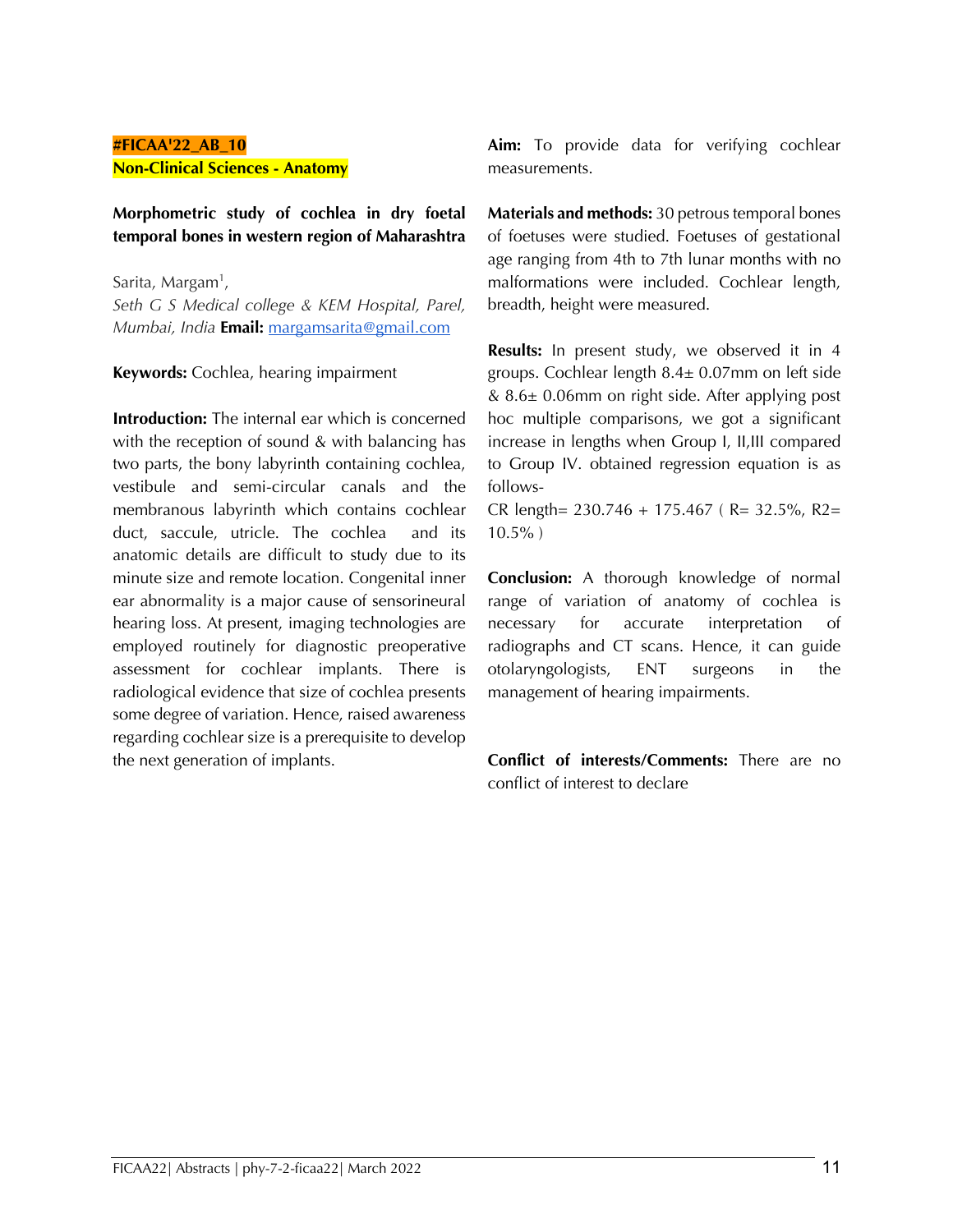#### **#FICAA'22\_AB\_11 Clinical Sciences - Cardiology**

**Correlation of serum Vascular Endothelial growth factor (VEGF ) and cardiovascular risk factors on collateral formation in patients with Acute coronary artery syndrome**

Sheeja Balakrishnan<sup>1</sup>, *Government Medical College, Palakkad, India*  **Email:** sheejabkrishna@gmail.com

**Keywords:** Arteriogenesis, Collateralization, shear Stress

**Introduction:** Coronary artery diseases are those caused by narrowing of coronary arteries which prevent adequate blood supply to the heart muscles resulting in Acute coronary syndrome. Coronary collaterals serve as an alternative source of conduct for blood flow in obstructive coronary heart disease. Acute collateral recruitment can be done as a remedy for this adverse cardiac event. Myocardial Ischemia can be a sufficient stimulus to induce coronary collateral development through the release of various Angiogenic growth factors which include Vascular Endothelial growth factor (VEGF). Cardiovascular risk factors strongly associated with Coronary artery disease include Age, Gender, Elevated serum cholesterol, Disturbed carbohydrate metabolism, and Elevated blood pressure.

**Aim:** A better understanding of the effects of these cardiovascular risk factors on collateral recruitment and serum VEGF is necessary for a better prognosis in coronary artery diseases and new insight for further therapeutic promotion of coronary collaterals.

**Materials and methods:** 250 consecutive patients who had undergone coronary Angiography with a mean age of  $60 \pm 15$  were selected for the analysis.2ml of blood was taken after getting consent. The blood serum VEGF concentration was quantified via the ELISA method. HbA1c level of the blood was analysed. Angiograms and other clinical reports were collected. Blood pressure and cholesterol level are noted from the clinical report of the patients. Significant coronary artery disease was diagnosed for those with  $\geq$  70 % of stenosis in at least one of the major coronary arteries. The angiograms were examined in different planes and the data was documented. The coronary collateral pathway in these angiograms was also observed and documented. The collateral grading was done according to the Rentrop Scoring system. The level of serum vascular endothelial growth factor is correlated with the collateral score and cardiovascular risk factors like age, gender, Type ll diabetes, Blood pressure, and cholesterol level.

**Results:** A significant association was founded between the collateral score and serum VEGF level in patients with cardiovascular risk factors like Diabetes and Hypertension. No significant association was found between VEGF level and collateral score when correlated with Cardiovascular Risk factors like Age, Gender, and Hyperlipidaemia.

**Conclusion:** Cardiovascular risk factors like Diabetes and Hypertension have a negative synergistic effect on the serum VEGF level of the blood which in turn affect collateral development. Old age, Female gender have no significant association with serum VEGF levels in patients with Acute Coronary artery syndrome.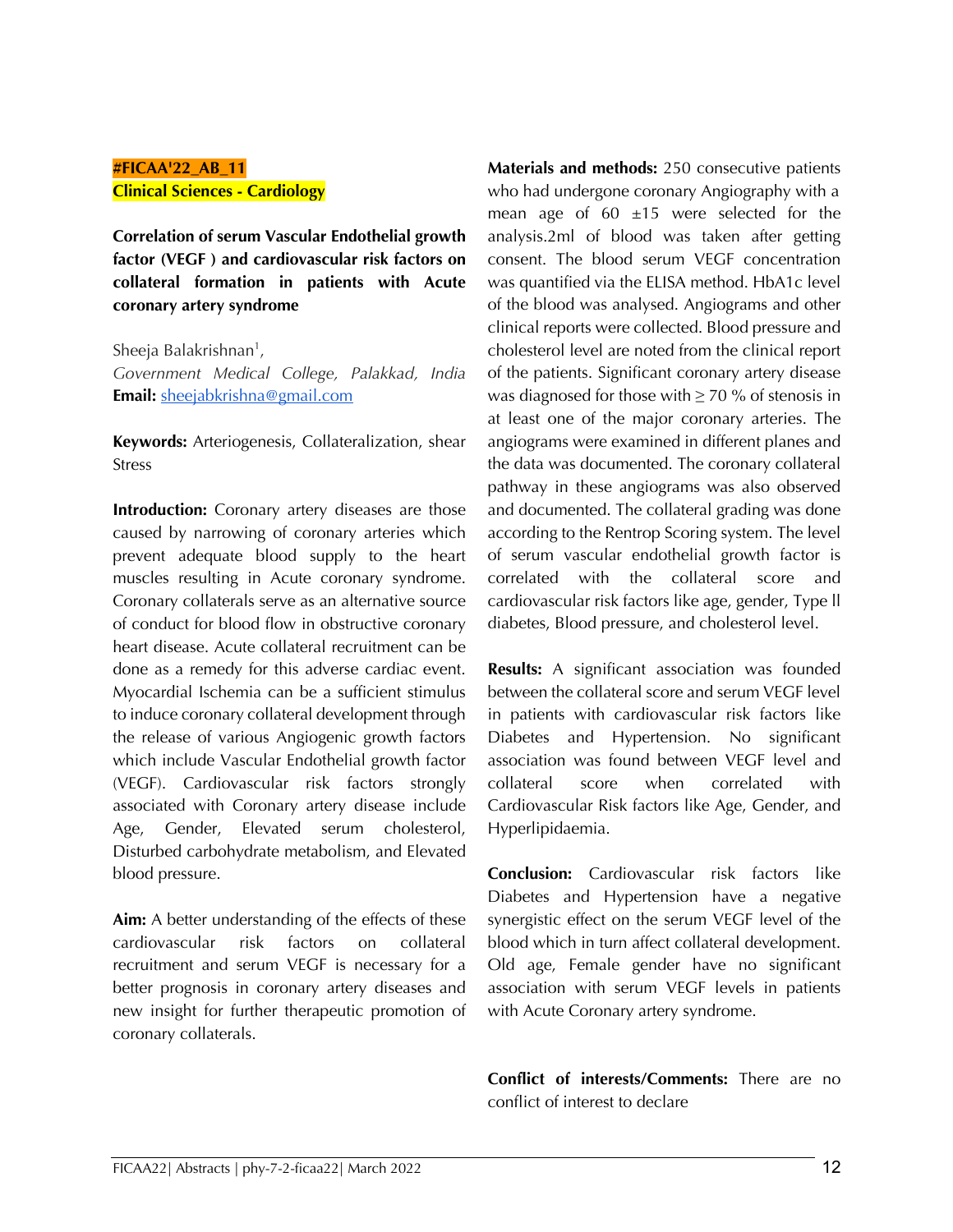#### **#FICAA'22\_AB\_12 Clinical Sciences - Applied Anatomy**

#### **Morphometric analysis of foramen ovale and its clinical implications**

Ashish Gupta<sup>1</sup>, , Nisha Kaul<sup>1</sup>, Yogesh Yadav<sup>2</sup>, Aditya Pratap Singh<sup>3</sup> *Santosh Medical College & Hospital, Ghaziabad, India; Noida Institute of Medical Sciences, Greater Noida, India; United Institute of Medical Sciences, Prayagraj, India;* **Email:**  ashishgupta21034@gmail.com yogeshyadav@msn.com nishakaul.nk@gmail.com

draditya.singh33@gmail.com

**Keywords:** Foramen ovale, Morphometry, Skull, Sphenoid bone, clinical implications, dry adult human skull

**Introduction:** The cerebral surface of each greater wing of sphenoid bone forms part of the middle cranial fossa of the skull containing numerous foramina and fissure, which accommodate several vessels and nerves. Foramen ovale is an important foramen of the middle cranial fossa. The foramen ovale is present in sphenoid bone which transmits the mandibular nerve, accessory meningeal artery, emissary vein and lesser petrosal nerve. The foramen ovale is situated at the transition zone between intracranial and extracranial structures. Normally it is oval in shape, but its shape and size are quite variable.

**Aim:** To study the morphological variations and morphometric details of foramen ovale and its clinical implications in dry adult human skulls.

**Materials and methods:** 100 dry adult human skulls of unknown sex and of Indian origin were obtained from Santosh medical college & hospital, Ghaziabad, GS medical college, Hapur and various other colleges in NCR regions. Maximum length and width of foramen ovale was measured by using a pair of dividers. The variations in shape also recorded.

**Results:** The mean length of foramen ovale was  $7.22 \pm 1.19$  mm (right) and  $7.38 \pm 1.12$  mm (left). The mean width of the foramen ovale was  $4.8 \pm 1$ 0.98mm (right) and  $5.4 \pm 0.82$  mm (left). The shape of the foramen ovale was typically oval in most of the skull. There is no statistically significant difference between the two sides in length and width.

**Conclusion:** Information on foramina variants of the human skull gives insight into associations between neurovascular anatomy and the cranial morphology. Foraman ovale is used for various invasive surgical as well as diagnostic procedures. Proper knowledge on the location, dimensions and variations of foramen ovale will be providing guidance to neurosurgeons while performing various procedures through foramen ovale.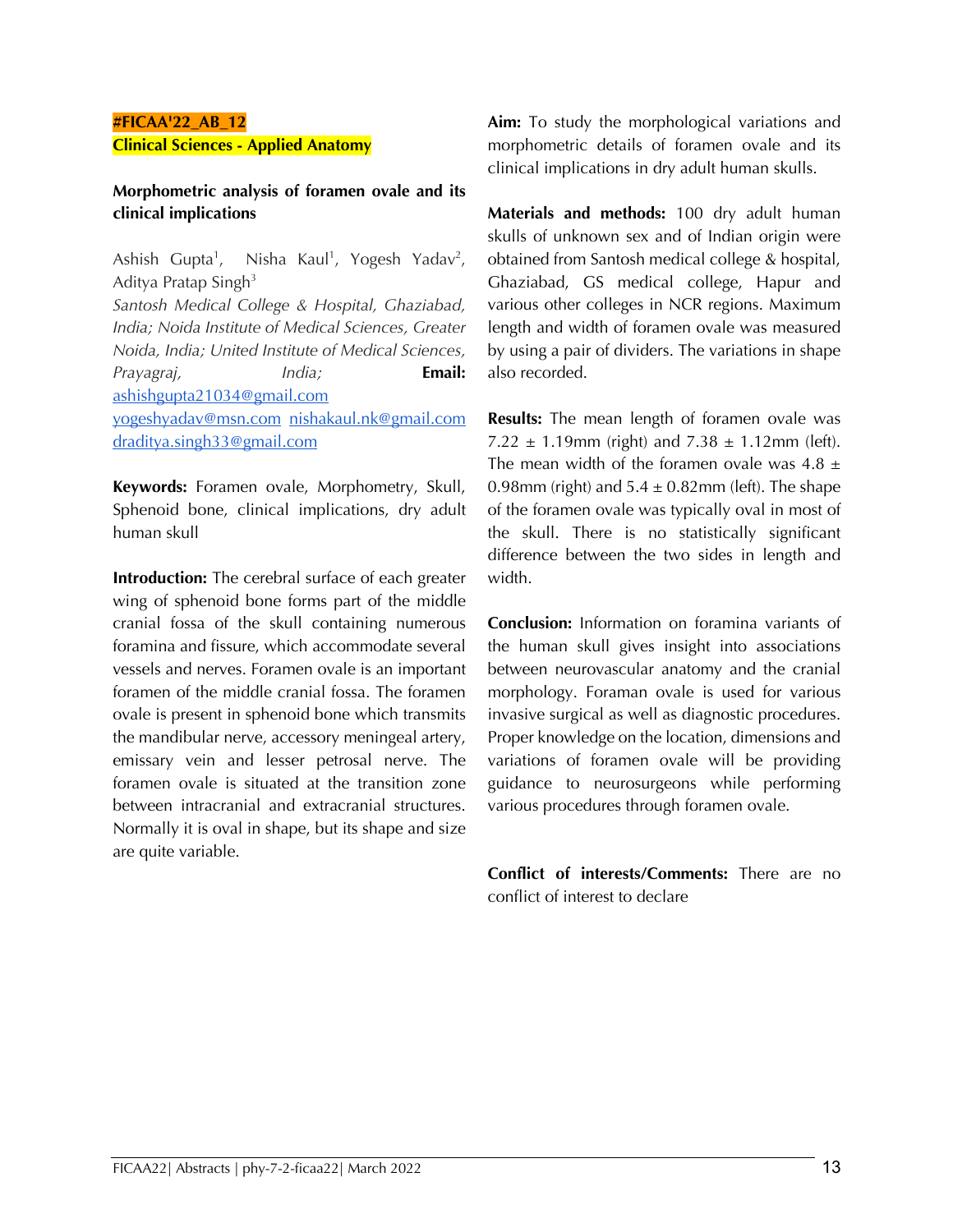#### **#FICAA'22\_AB\_13 Clinical Sciences - Applied Anatomy**

**Anatomical variation and morphometric study of optic canal and parasellar region with its clinical relevance**

Shahin Salma Khatun<sup>1</sup>, Yogesh Yadav<sup>1</sup>, Nisha  $Kaul<sup>1</sup>$ 

*Santosh Medical College & Hospital, Ghaziabad, India* **Email:** shahinseikh21034@gmail.com yogeshyadav@msn.com nishakaul.nk@gmail.com

**Keywords:** Optic canal, anterior clinoid process, optic strut, caroticoclinoid foramen, morphometry, variations.

**Introduction:** The structure in the parasellar region is closely related to the optic nerve, ophthalmic artery, internal carotid artery, cavernous sinus and pituitary gland. So, it is important for the neurosurgeons to assess their dimension and variations. The aim is to study the morphometry of the optic canal and structures present in the parasellar region and observe variation.

**Materials and methods:** A cross-sectional study has been done on 55 adult human dry skulls. The height and width of optic canal (OC), distance between optic canal to apex of petrous temporal bone, distance between optic canal to anterior clinoid process (ACP), distance between both optic canal, length and width of anterior clinoid process were measured using digital vernier calliper. The position of optic strut (OS) was observed in relation to the prechiasmatic sulcus as pre-sulcal, sulcal and post-sulcal. The presence of carotico-clinoid foramen was noted. The data was tabulated and statistically analysed.

**Results:** The mean height and width of OC on the right side were  $4.14\pm1.40$ ,  $4.14\pm1.31$  and on the left side 4.02±1.26, 3.97±1.46. Mean distance between OC to petrous temporal apex on right and left side were 24.35±2.72 and 24.51±2.69, mean distance between OC to ACP on right and left side were 10.06±1.73 and 10.24±1.72, mean distance between both OC were 15.24±2.73. The length and width of ACP on the right side were  $10.64\pm1.88$  and  $9.50\pm1.76$  whereas on the left side were 10.75±1.98 and 9.54±1.89 respectively. Morphometry of the right and left side of the optic canal and parasellar region were statistically insignificant. The common position of optic strut was sulcal (60%). The carotico-clinoid foramen was present in 30.90% of cases on the right side and 34.54% of cases on the left side and the most common type was Incomplete in both sides.

**Conclusion:** Knowledge pertaining to the morphometry of the parasellar region and presence of variance related to optic strut and caroticoclinoid foramen helps the neurosurgeons for better planning of surgeries around the parasellar region.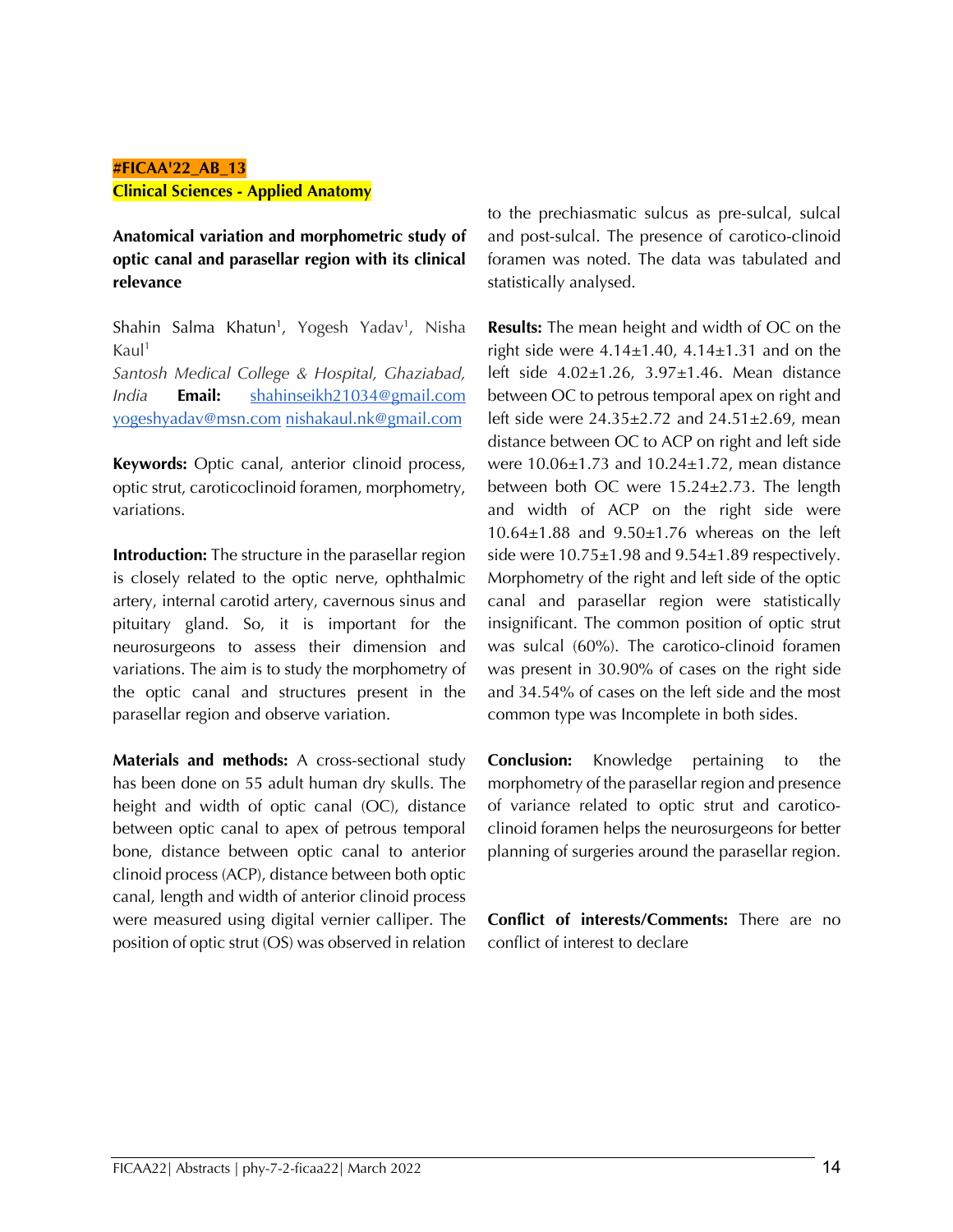# **#FICAA'22\_AB\_14 Clinical Sciences - Applied Anatomy**

**Reappraising the clinical significance of the Kaplan's cardinal line as a reliable surface marker for the superficial palmar arch during carpal tunnel release**

Apurba Patra<sup>1</sup>, Harsimarjit Kaur<sup>2</sup>, Gurdeep Singh Kalyan<sup>2</sup>, Manjit Singh<sup>3</sup>, *All India Institute of Medical Sciences, Bathinda, India; Government Medical College, Patiala, India; MMIMSR, Mullana, Ambala, India;* **Email:**  apurba.cnmc03@gmail.com dr.harsimarjit@gmail.com gurdeepsinghkalyan@yahoo.in

**Keywords:** Carpal tunnel, Kaplan's Cardinal Line, Hand surgery, Palmar Arch, Surface anatomy

**Introduction:** Kaplan's cardinal line (KCL) provides a more accurate reference point to the superficial palmar arterial arch. The primary aim was to determine the KCL-SPA distances and their relationship with forearm length. Secondary aim was to determine the distal limit of the incision made during carpal tunnel release (CTR).

**Materials and methods:** Sixty hands (30 cadavers) were dissected after Kaplan's original description was drawn on each hand using standard methods. The distance from KCL to the SPA was measured along the radial and ulnar

borders of the ring finger and recorded as radial and ulnar KCL-SPA distances respectively. Correlation analysis was done between the forearm length and KCL-SPA distance for each limb. The ratios between the radial and ulnar KCL-SPA distance and forearm length were calculated and mentioned as radial and ulnar Kaplan index respectively.

**Results:** The KCL-SPA distance was 8.47±4.05 mm along the radial border and 8.48±3.48 mm along ulnar border of the ring finger. The mean of forearm length was 29.48 cm. The means of radial and ulnar Kaplan indices were 0.28 and 0.29 respectively. Significant correlation was found between forearm length and both the KCL-SPA distances.

**Conclusion:** Clinically, KCL can be appraised as a predictable surface landmark in limiting the distal most extent of incision during CTR and protecting SPA from transection. The SPA was found to lie at variable distance from the KCL. The minimum KCL-SPA distance was found to be 1.50 mm. So, this should be considered as the maximum permissible extension of CTR incision beyond KCL.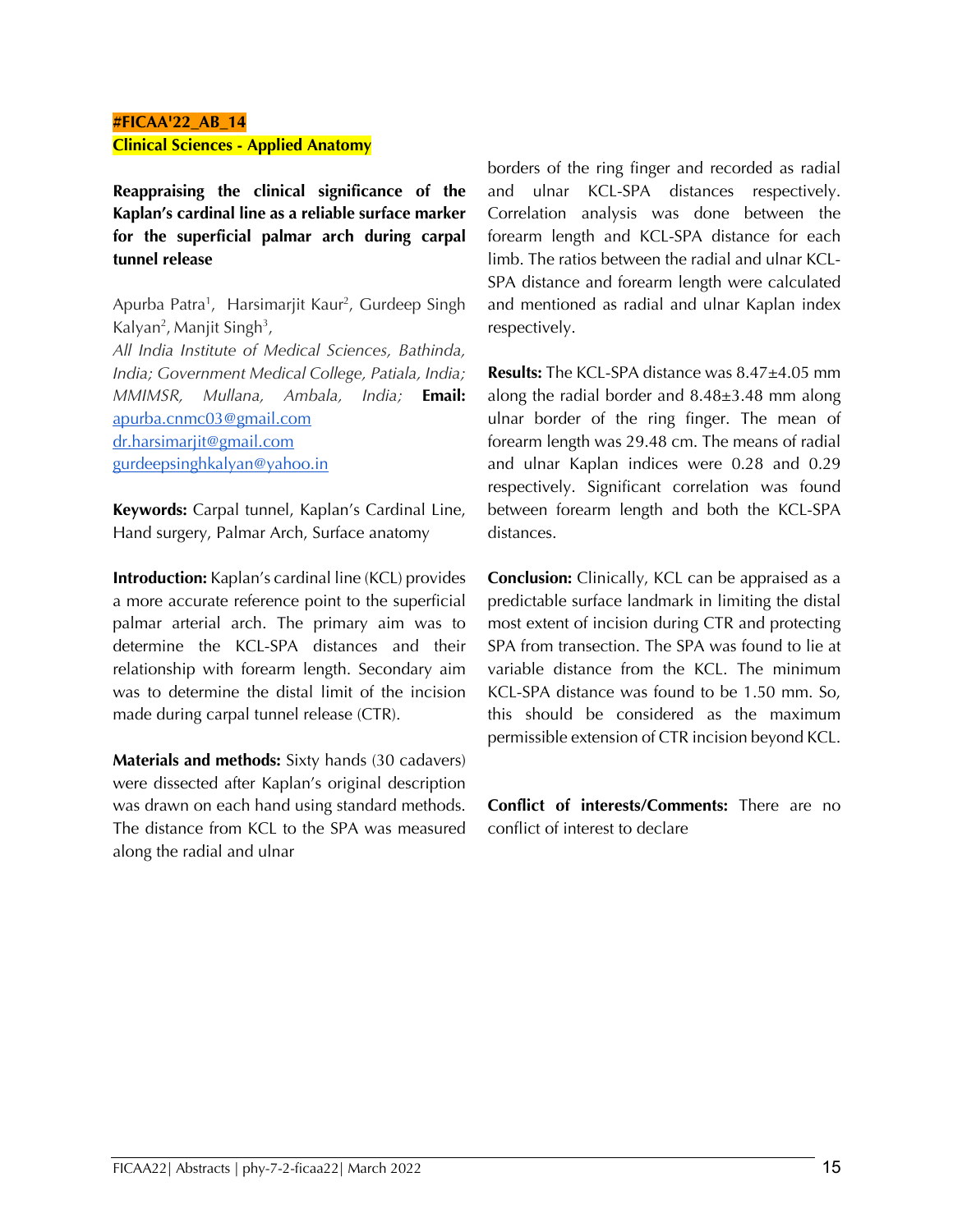#### **#FICAA'22\_AB\_15 Non-Clinical Sciences - Anatomy**

#### **A different approach for preparation of a mummy**

Pragati Sheel Mittal<sup>1</sup>, Deepak Chand Naikl<sup>2</sup>

*Government Institute of Medical Sciences, Greater Noida, India; S. S. Medical College, Rewa (MP), India;* **Email:** pragatisheelmittal@gmail.com shilpamittal75@rediffmail.com

**Keywords:** Mummification, Mummy, Embalming, Preservation

**Introduction:** Mummies have an old history. Natural mummies were found well back in 3000 B.C. in many parts of Egypt, China & Mexico cities. The extreme climate in these cities favoured the formation of natural mummies. The traditional way of preparing a mummy involves the removal of internal organs like GIT, Liver, Spleen, Lungs and Brain because these organs start decomposing very fast. Mummification is a process that involves permanent and complete preservation of the dead body due to evaporation of moisture which makes it resistant to decomposition. Mummification can be natural (accidental) or artificial (man-made).

#### **Aim:**

1. The study aims to preserve the corpse for scientific & research purposes.

2. And to establish the modern scientific way of making Mummy.

**Materials and methods:** One unclaimed dead body was brought to the department of anatomy, S.S. Medical College, Rewa from associated Hospital and preserved by arterial embalming resulted in the fixation of body tissues. Procedures include drying of corpse & application of a mixture of chemicals like Formalin, antifungal, anti-mite and antimicrobial agents, mustard and turpentine oils were applied for the next four months (from 14th October 2009 to 24th February 2010) at regular intervals.

**Results:** More than 12 years have passed still no sign of decomposition, infection, putrefaction, disfiguration or maggot formation has been noticed although periodic maintenance includes cleaning & painting with the same mixture of chemicals have been exercised. That shows that the procedure adopted is successful. The mummy is kept in the departmental museum & is open for display.

**Conclusion:** In contrast to the older method of mummification, the modern scientific way is a very economical, easy and faster technique. In this method a mixture of chemicals was applied so, there is no need to remove organs like GIT, Liver, Spleen, Lungs and Brain as was necessary in ancient times.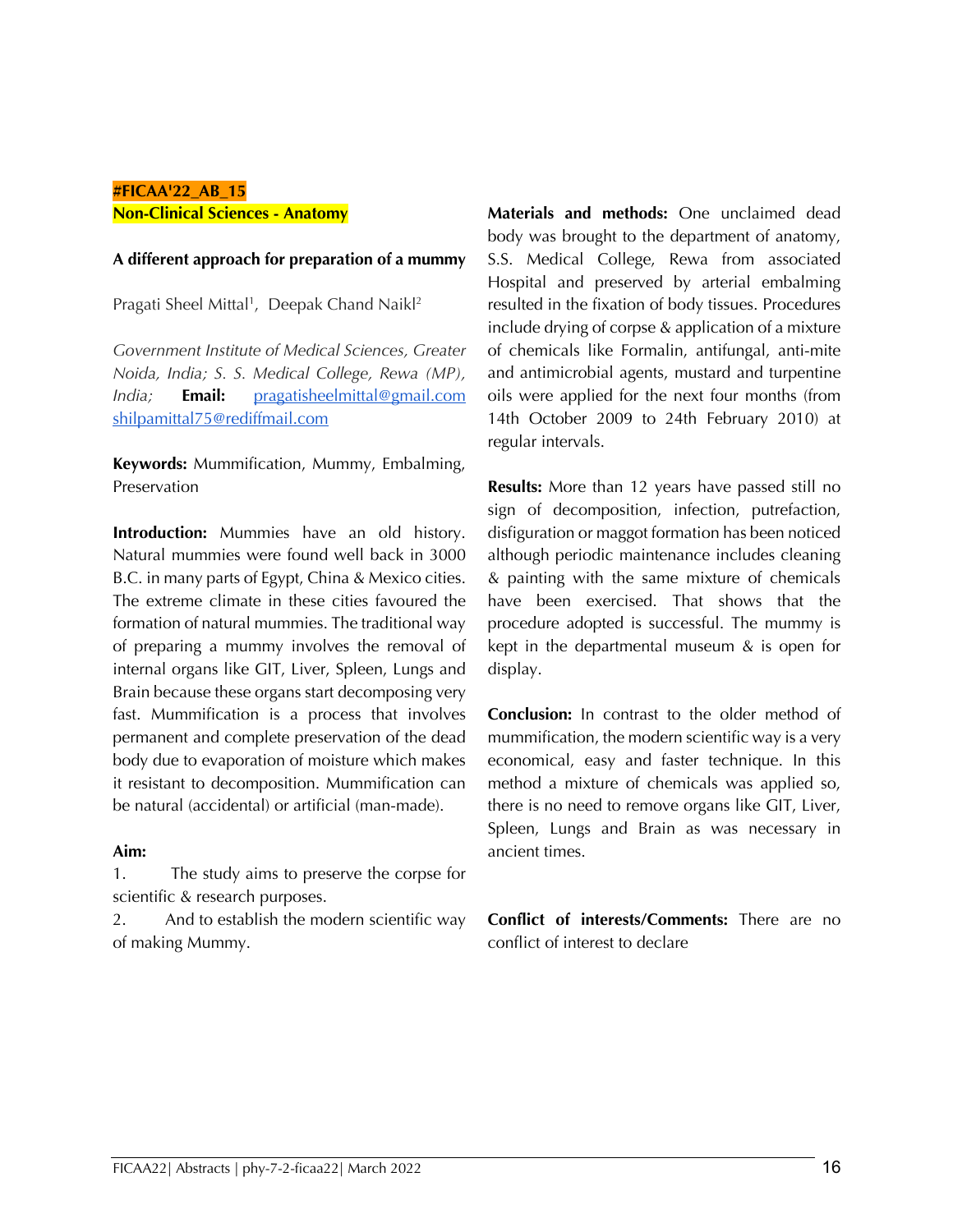#### **#FICAA'22\_AB\_16 Clinical Sciences - Radiology**

# **The study of Internal Acoustic Meatus (IAM) by using 3D CT Scan Head and Neck region**

Supriya Garapati<sup>1</sup>, Kota Shanthi Reddy<sup>2</sup>

*All India Institute of Medical Sciences, Bibinagar, Telangana, India; Narayana Medical College, Nellore, India;* **Email:**  garapati.supriya13@gmail.com kota.shanthireddy@gmail.com

**Keywords:** Internal Acoustic Meatus, Temporal bone, Vestibular Apparatus, Acoustic Neuroma, Succusendolymphaticus, CT scan

**Introduction:** The Internal Acoustic Meatus is a bony canal within the petrous portion of the temporal bone that transmits nerves and vessels from within the posterior cranial fossa to the auditory and vestibular apparatus.

Understanding the anatomy of IAM is important during many surgeries to avoid injury to vital structures in its proximity like jugular bulb and saccusendolymphaticus as it is a chief landmark in various neuro-otological surgeries like removal of acoustic neuroma, temporal bone fractures and certain congenital anomalies

#### **Aim:**

The purpose of this study was to characterize the morphology of the internal auditory canal (IAC) during development using high resolution

computed tomography (CT) and to analyse its dimensions, which will be determined by measuring the nearby areas and structures using a system of digital image processing

**Materials and methods:** The study was carried out at Narayana Medical College, Andhra Pradesh. CT images of the IAM of 100 normal subjects aged 1 to 84 years of both genders were reviewed to determine the shape, area, opening width (OW), longitudinal length (LL) and vertical diameter (VD). The data was analysed statistically using SPSS version 17 software

**Results:** Shapes observed in right and left IAM were funnel (45%  $\&$  47% respectively), bud (28%  $\&$ 31% respectively) and circular (27% & 22% respectively).

CT scan measurements of right and left IAC were OW (7.925mm and 8.237mm respectively), LL (11.715mm and 10.063mm respectively) and VD (4.368mm and 4.227mm respectively).

**Conclusion:** A thorough knowledge of the normal anatomy of the temporal bone and the anomalies that affect it are important for interpreting radiographs, as it improves the quality of the results and allows development of a new diagnostic criterion.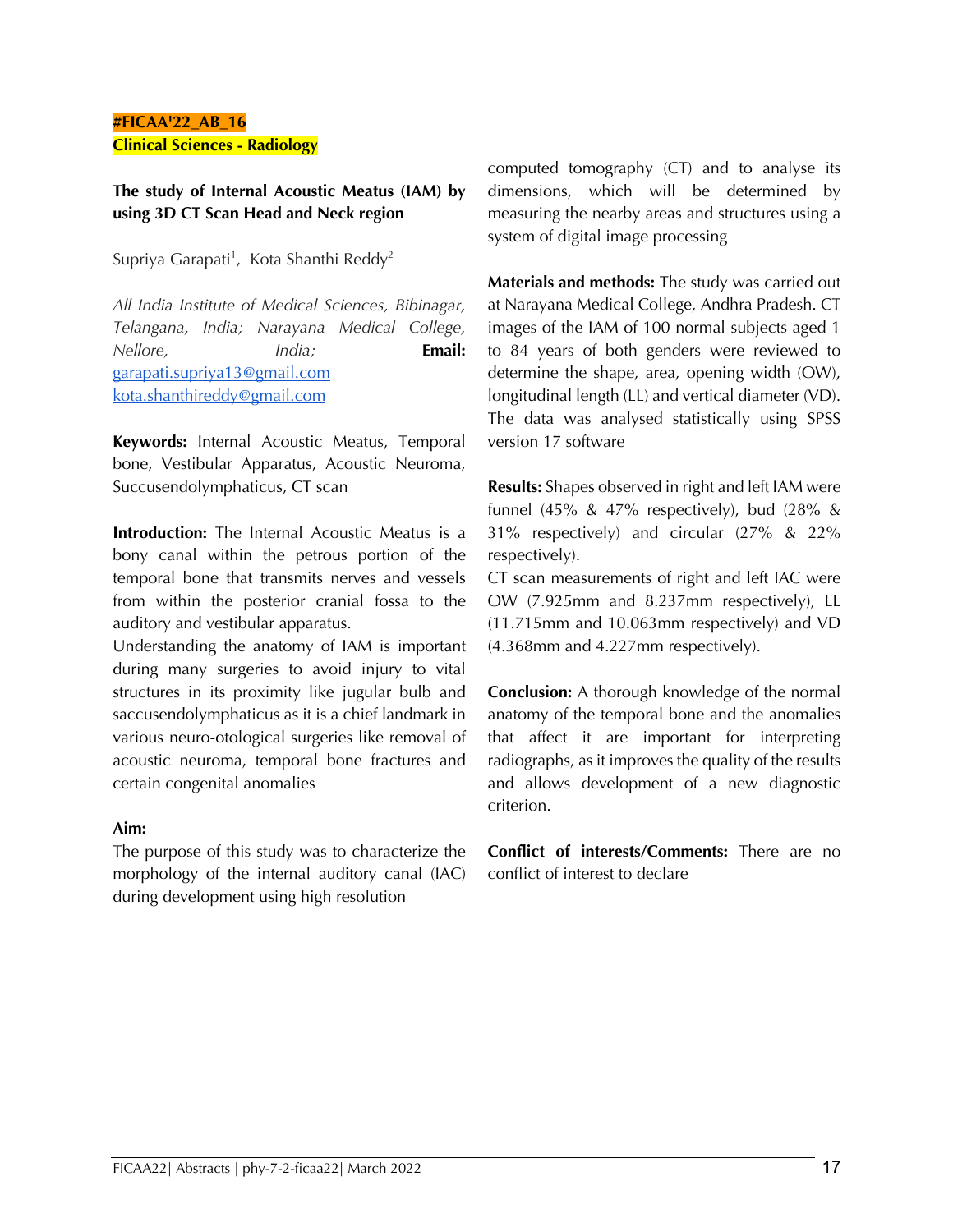# **#FICAA'22\_AB\_17 Clinical Sciences - Applied Anatomy**

#### **Morphological variations of the lung fissures and lobes with its applied significance**

Dhanalakshmi.  $V^1$ , Hemalatha. M<sup>2</sup>

*Thoothukudi Medical College, Thoothukudi, India*  **Email:** drlakshmidhana@gmail.com hemadr89@gmail.com

**Keywords:** Accessory, Fissure, Lobes, Lung, Variation

**Introduction:** Lungs are essential organs of respiration. Variations in lobes and fissures of lungs are clinically significant. Awareness of these variations is essential during lobar resections of lung and radiological interpretation. This study is conducted to study the completeness of fissures, presence of accessory fissures and accessory lobes of lungs.

**Materials and methods:** 100 lungs from embalmed cadavers and autopsied bodies were studied for the presence of normal fissures, its variations, number of lobes, accessory lobes and accessory fissures.

**Results:** The right lung had complete oblique fissure and complete horizontal fissure in 68%

and 30% respectively. The left lung had complete oblique fissure 62 %. Oblique fissure was incomplete in 30 % of the right lung and in 38% of left lung. Oblique fissure was absent in 2% of the right lung. Horizontal fissure was incomplete in 52 % and absent in 18%. 73.3% of incomplete oblique fissure of the right lung showed incompleteness posteriorly. In the left lung oblique fissure showed incompleteness anteriorly in 26.3%, in the middle in 21.1% and posteriorly in 52.6%. Horizontal fissure of right lung was incomplete anteriorly in 96.2%.

 Accessory fissures were present in 4% and accessory lobes were present in 1%.

**Conclusion:** The fissures in normal lungs enhance uniform expansion of lobes. Absence of fissures and its variations can affect lung expansion and may also alter the spread of disease within the lung. Present study unfolds that parenchymal fusion of various extent is a very common entity of oblique fissure of lung. So, more lung parenchyma has to be dissected to reach the bronchi and pulmonary arteries during partial lung resection which naturally might lead to perioperative haemorrhage and more postoperative complications. This knowledge of anatomy in fissures of lung and its variations are important as it may mislead while interpreting in radiology.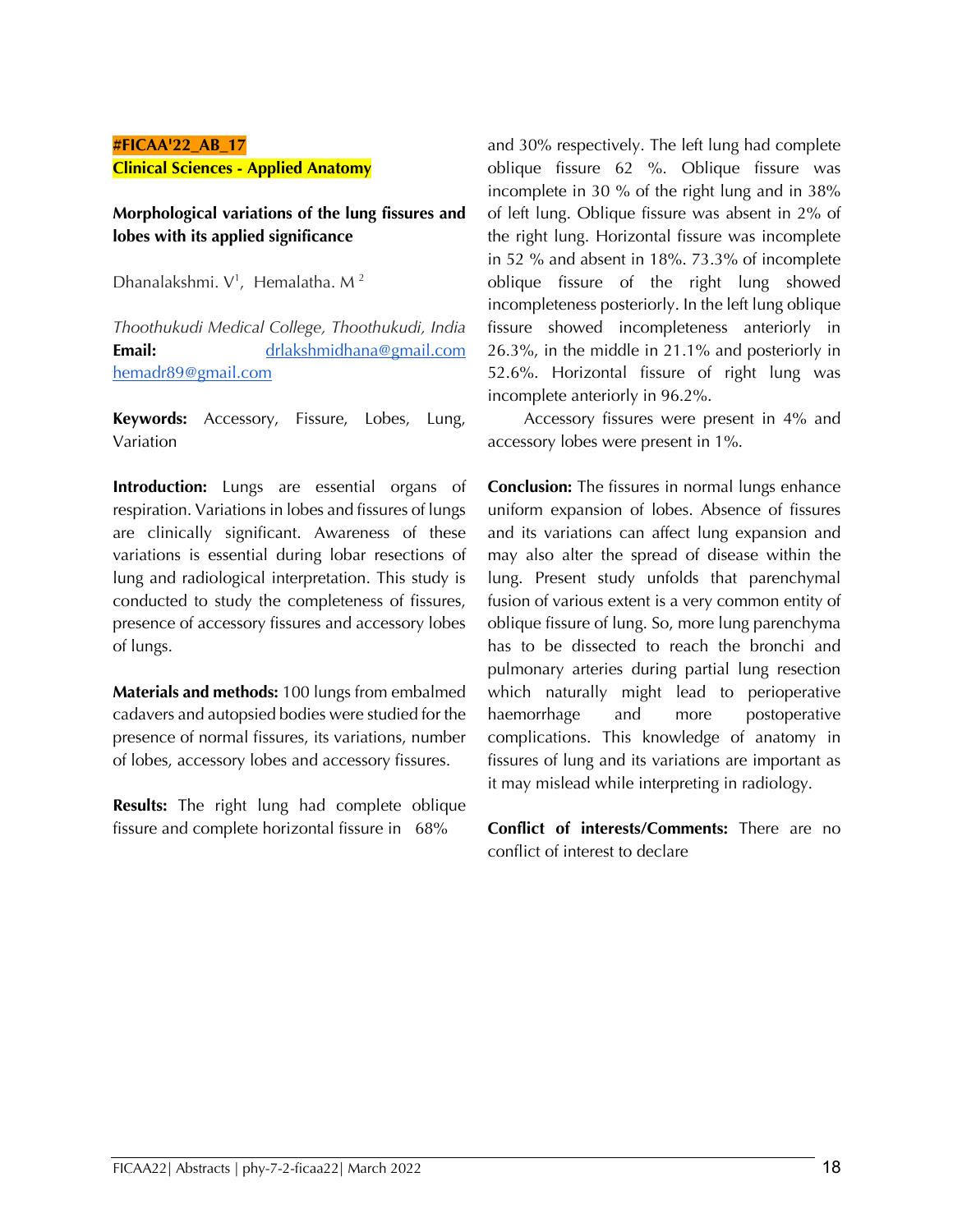# **#FICAA'22\_AB\_18 Clinical Sciences - Applied Anatomy**

**Morphometric study of grater palatine foramen and its clinical relevance in Oro maxillofacial surgeries: a cross- sectional study**

Satabdi, Sarkar<sup>1</sup>

*All India Institute of Medical Sciences, Kalyani, India.* **Email:** dr.satabdi2010@gmail.com

**Keywords:** Greater Palatine foramen; Hard palate ;Third molar tooth; Oromaxillofacial surgery

**Aim:** The aim of our research was to study the anatomy of greater palatine foramen (GPF) in respect to different anatomical landmarks present in bony hard palates in eastern region of India.

**Materials and methods:** forty-nine adult dry skulls were examined and vertical distance from the centre of GPF to the post margin of hard palate, distance between the incisive fossa and GPF and transverse distance between mid -sagittal plane and GPF was measured with the help of digital vernier callipers. Location of greater palatine

foramen in respect to the maxillary molar tooth and its direction of opening was noted. All the data was tabulated and statistically analysed.

**Results:** Centre of GPF was 3.53±1.09 mm and 3.73±1.25 mm anterior to posterior margin of hard palate on right and left side respectively. The Mean distance of GPF from incisive fossa was 37.59±2.69 mm on right side and 37.81±2.72 mm on left side and from mid -sagittal plane was  $15.41\pm1.73$  mm on right side and  $14.99\pm1.63$  mm on left side. Most common type of location of GPF was medial to the third molar tooth and the commonest direction of opening was anteromedial.

**Conclusion:** Greater palatine foramen (GPF) represents the lower end of the greater palatine canal which transmits the greater palatine vessels and nerves. These data on position of greater palatine foramen help the surgeon for better evaluation of greater palatine nerve and vessels in Oro maxillofacial surgeries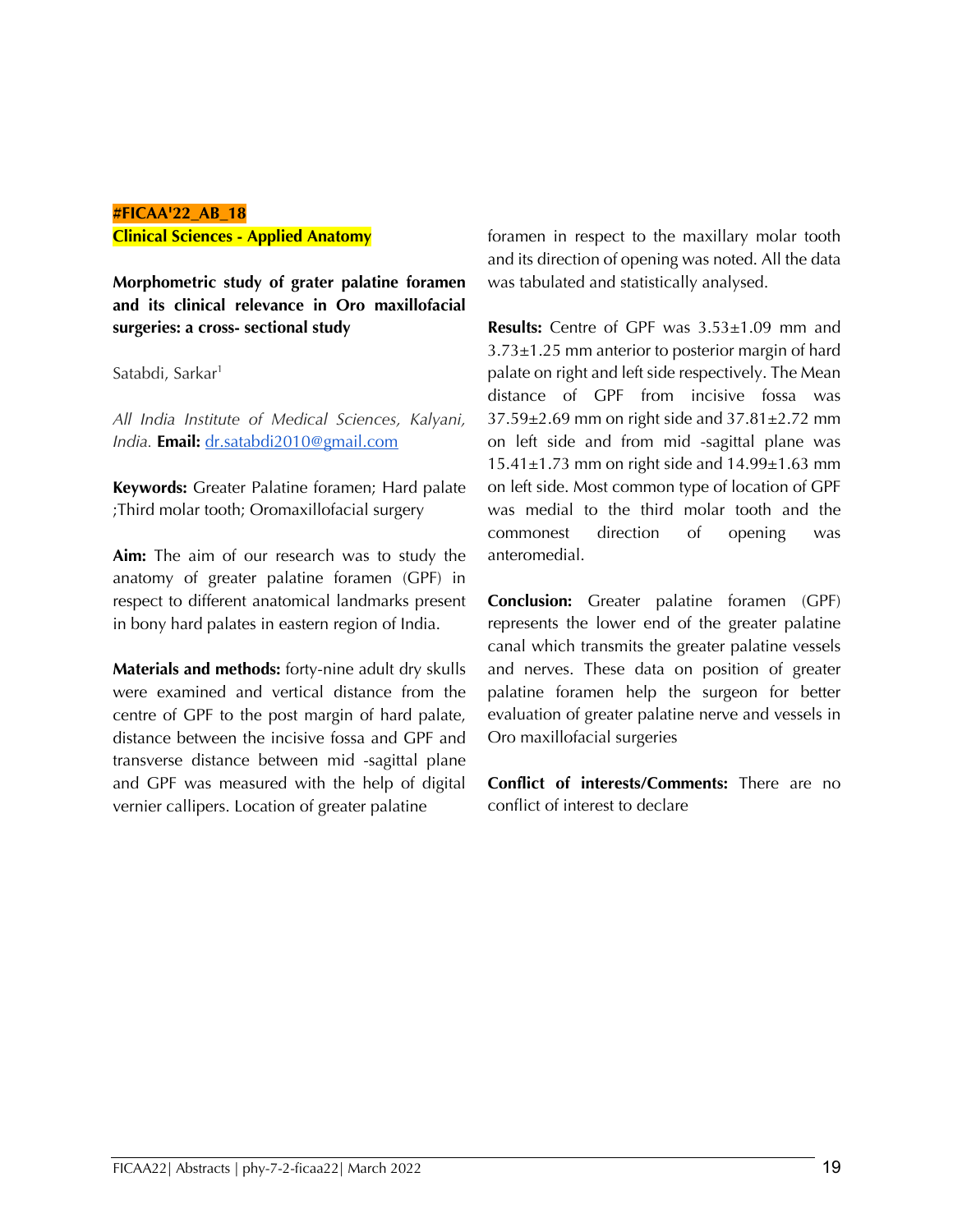#### **#FICAA'22\_AB\_19 Clinical Sciences - Applied Anatomy**

# **A study on pterional morphology and morphometry with its clinical significance**

Anjali Telang<sup>1</sup>, Sarika Dakare<sup>1</sup>

*Seth GS Medical College & KEM Hospital, Mumbai, India.* **Email:** anjalitelang@kem.edu sarika.dakare@gmail.com

#### **Keywords:** Pterion, neurosurgeons

#### **Aim:**

To note the different types of pterion and measure its distance from adjacent important bony landmarks.

**Materials and methods:** This study was performed on 77 dry adult human skulls of unknown age and sex. The pterion (Pt) was observed bilaterally for its types and the distance between its midpoint and the following bony landmarks was noted using a digital vernier calliper. i) The posterolateral margin of fronto-zygomatic suture (FZS) ii) The midpoint of superior border of zygomatic arch (ZA) iii) The nearest point along anterior superior margin of the external acoustic meatus (EAM) iv) The tip of

mastoid process v) Zygomatic angle vi) Glabella and vii) Asterion.

**Results:** The commonest type of pterion was sphenoparietal followed by epiptheric, stellate and frontotemporal. The mean distance of the midpoint of pterion from adjacent bony landmarks was as follow (Table):

| Parameters   | Measurements (mm) |                  |
|--------------|-------------------|------------------|
|              | Mean $\pm$ SD     |                  |
|              | Right             | Left             |
| Pt-FZS       | $29.06 \pm 4.87$  | $28.10 \pm 5.45$ |
| Pt-ZA        | $38.30 \pm 4.05$  | $38.12 \pm 3.36$ |
| Pt-EAM       | $52.11 \pm 3.79$  | 52.05 $\pm$      |
| 3.92         |                   |                  |
| Pt-MS        | $79.99 \pm 5.72$  | $80.60 \pm 5.73$ |
| Pt- Z angle  | $39.28 \pm 5.40$  | $38.08 \pm 5.12$ |
| Pt- Glabella | $74.75 \pm 5.29$  | $72.78 \pm 7.21$ |
| Pt-Asterion  | $87.95 \pm 6.95$  | $87.28 + 7.22$   |

**Conclusion:** The knowledge of epipteric type of pterion will help the radiologist to differentiate it from a fracture line. The measurements of this study will be useful for neurosurgeons to locate pterion in various surgical procedures.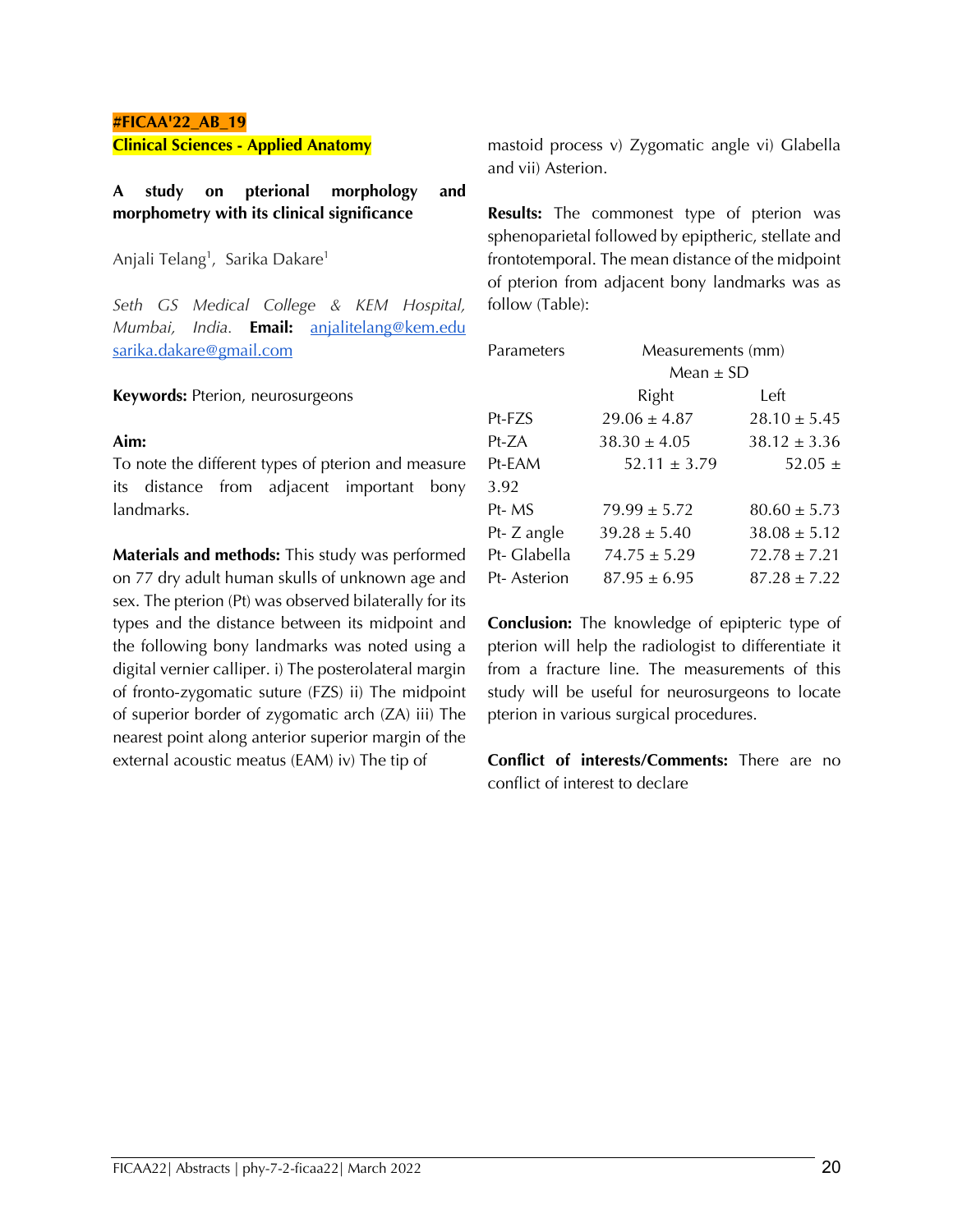#### **#FICAA'22\_AB\_20 Non-Clinical Sciences - Anatomy**

**Morphological variations of the styloid process by using 3-d CT scans in south Andhra population**

Santhi, Chillakurun<sup>1</sup>, Supriya, Garapati<sup>2</sup>

*Narayana Medical College, Nellore, India; All India Institute of Medical Sciences, Bibinagar, India;*  **Email: kota.santhireddy@gmail.com** garapati.supriya13@gmail.com

**Keywords:** Styloid process, Morphology, temporal bone, 3-D CT Scans

**Aim:** Present study was carried out to evaluate the morphological variations of the styloid process from CT scans

**Materials and methods:** Three dimensional CT scans of 100 individuals of both sexes from the

radiology department were analysed for morphological variations in styloid process

**Results:** Among the types of styloid process, type 1 was the most common type present on both right and left side

**Conclusion:** Knowledge of morphological variations of the styloid process useful for physicians as panoramic radiographs is a routine radiograph. Present study adding important information to the existing literature about the styloid process diversity, which may help to neurologists, radiologists, otorhinolaryngologists, dentists in their clinical practice and treatment of Eagle's syndrome.